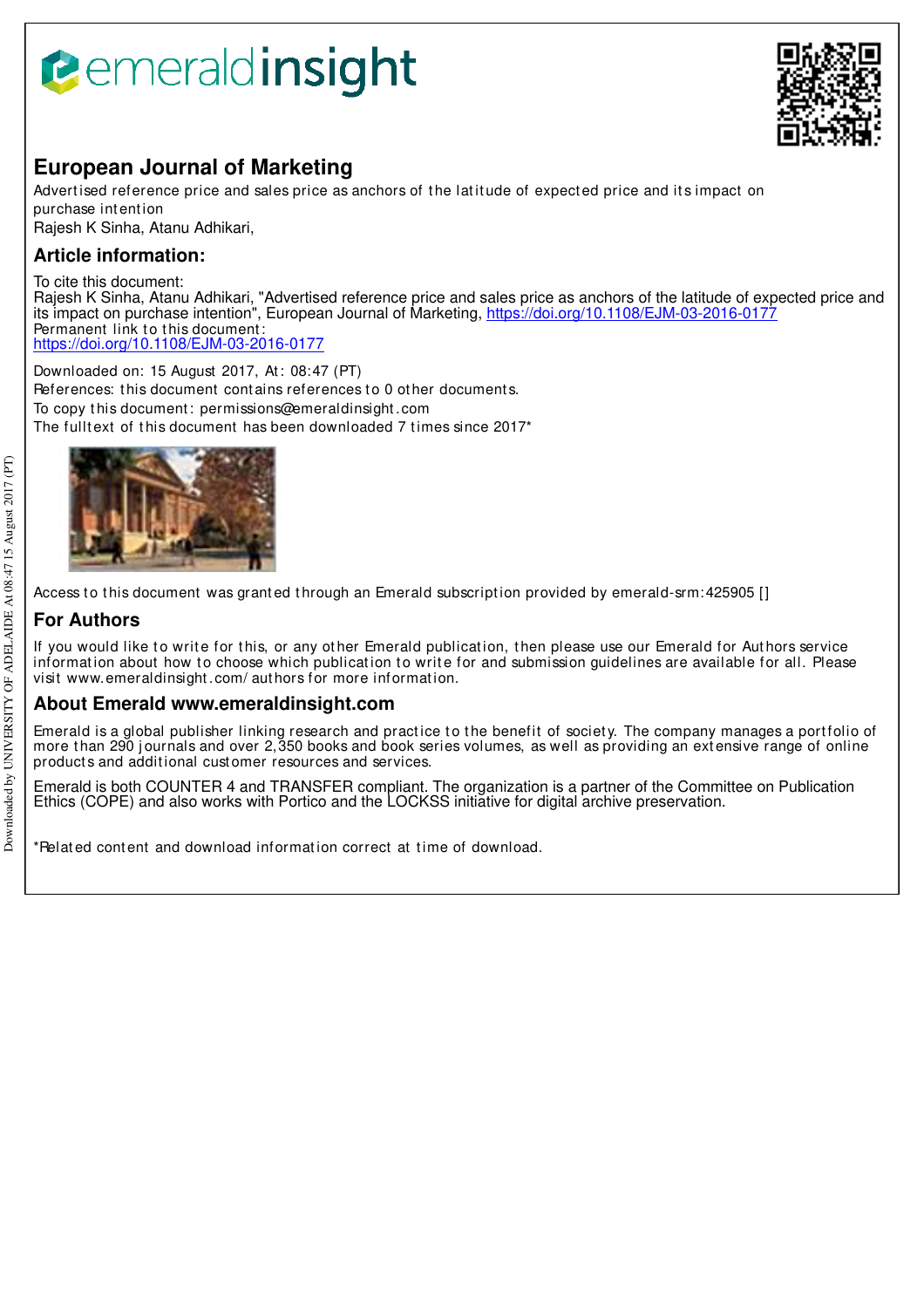## **ADVERTISED REFERENCE PRICE (ARP) AND SALES PRICE (SP) AS ANCHORS OF THE LATITUDE OF EXPECTED PRICE AND ITS IMPACT ON PURCHASE INTENTION**

#### **ABSTRACT**

**Purpose:** This research investigates the influence of advertised reference price (ARP) and sales price (SP) as anchor points on the latitude of expected price, and subsequently on purchase intention (PI). The research involves the theoretical lens of selective anchoring mechanism, which allows investigation of the influence of ARP and SP in a situation where price estimation task is a 'non-thoughtful processes'.

**Design/methodology/approach:** Based on quasi-experimental design, the study involves intercept survey of 142 shoppers.

Findings: The study finds that due to anchoring effect, highest and lowest expected prices shift toward ARP and SP respectively. Consequently, it influences the latitude of expected price, which in turn, influences purchase intention. In addition, the study proposes and tests a method to forecast expansion and contraction of the latitude of expected price.

*Research limitations/implicati* It suggests a new mechanism to understand the simultaneous influence of ARP and SP, provides a mechanism to understand shifts in price latitude's end-points, and investigates a phenomenon with two externally provided anchors.

*Practical implications:* The study highlights the role of the latitude of expected price in understanding consumers' response. Results suggest that a plausible ARP, when joined with an above-expectation SP, can fetch better consumer responses.

© Emerald Publishing Limited

Downloaded by UNIVERSITY OF ADELAIDE At 08:47 15 August 2017 (PT) Downloaded by UNIVERSITY OF ADELAIDE At 08:47 15 August 2017 (PT)

This is a pre-print of a paper and is subject to change before publication. This pre-print is made available with the understanding that it will not be reproduced or stored in a retrieval system without the permission of Emerald Publishing Limited.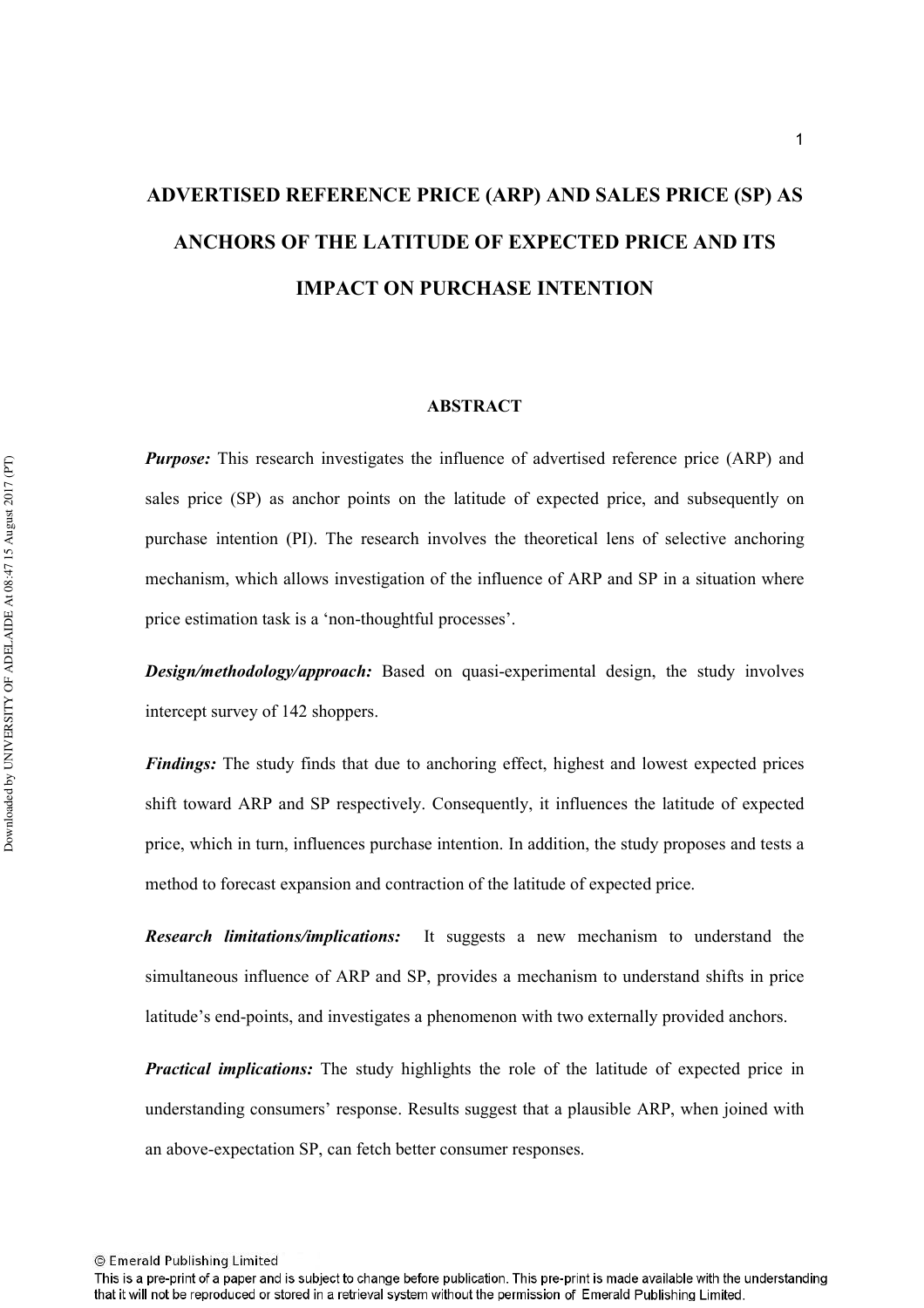*Originality/value:* The study uniquely investigates a problem with two anchor points and two estimation targets, and proposes a construct of internal price uncertainty (IPU).

Keywords: Reference price, Advertised Reference Price (ARP), selective anchoring mechanism, price uncertainty

Paper type: Research paper

#### **INTRODUCTION**

Reference price (RP) is a well-established concept in marketing discipline (Kalyanaram and Winer, 1995; Mazumdar et al., 2005). Most reference price researches are based on following three theories: assimilation contrast theory (Sherif and Hovland, 1964), adaptation level theory (Helson, 1964), and range theory (Janiszewski and Lichtenstein, 1999). However, all these theories propose thoughtful updating of reference price. In this study, we have investigated a situation where updating of reference price is not explained by any thoughtful process, but by selective anchoring mechanism, which involves judgments based on 'nonthoughtful processes' (Frederick *et al.*, 2010). In this paper, we conceptualize internal reference price (IRP), which is a type of reference price, as latitude charted by highest expected price (HEP) and lowest expected price (LEP). Further, by applying semantic anchoring mechanism (Mussweiler and Strack, 2001; Strack and Mussweiler, 1997), we will demonstrate that upon exposure to price information, consumer's 'updated HEP' will be closer to advertised reference price (ARP) and 'updated LEP' will be closer to sales price (SP). In addition, based on the understanding of price uncertainty (Mazumdar and Jun, 1992; 1993), we propose a new construct of internal price uncertainty (IPU), which is measured in terms of the width of latitude charted by psychologically (internally) evoked HEP-LEP.

This is a pre-print of a paper and is subject to change before publication. This pre-print is made available with the understanding that it will not be reproduced or stored in a retrieval system without the permission of Emerald Publishing Limited.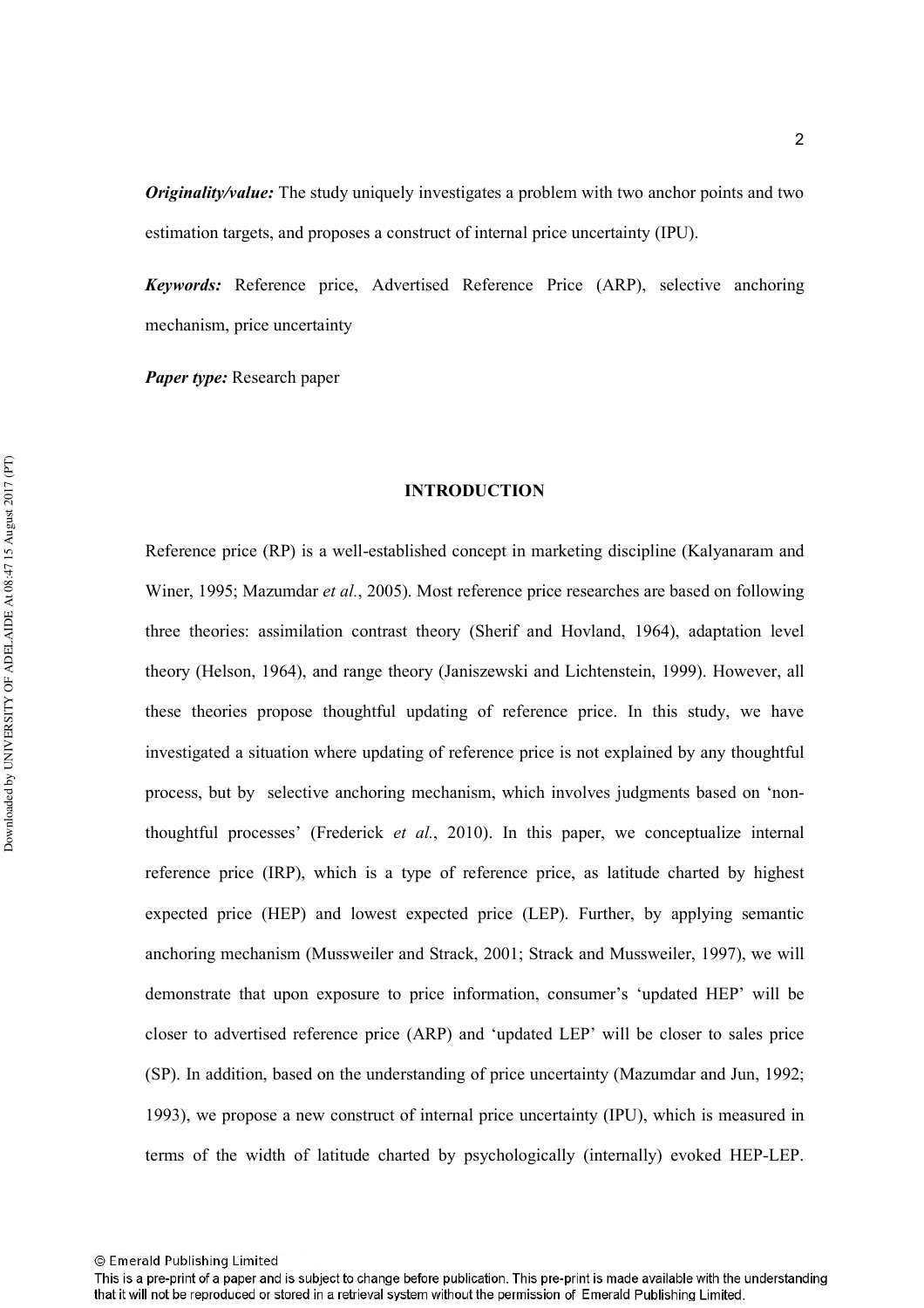Further, we will show that the change in the width of HEP-LEP latitude or IPU is associated with the change in purchase intention (PI). Our results suggest that the change in the width of HEP-LEP latitude or IPU is inversely associated with the change in purchase intention.

Kalyanaram and Little (1994) empirically investigated the latitude of price acceptance and identified some influencers of price latitude. As a step forward, this research investigates the behavior of endpoints of price latitude. Consequently, based on the understanding of the behavior of individual endpoints of price latitude, we propose a method to forecast the expansion and contraction of price latitude. In addition, we have suggested ways in which our findings can help managers and policy makers. Further, this study contributes to the literature by providing a new mechanism to understand the influence of ARP and SP: it investigates the simultaneous influence of two anchor points (i.e., ARP and SP) on two targets of estimation i.e., highest expected price (HEP) and lowest expected price (LEP), and proposes a new construct internal price uncertainty (IPU).

In the next section we provide the conceptual foundation and propose hypotheses, which is followed by the method section. We then describe analysis where we report hypothesis tests, analyzes influences of upper bounds (UBs) that we have used as estimation hints in the research procedure. In addition, the analysis section provides the description and empirical analysis of the method proposed to predict the contraction and expansion of latitude charted by HEP and LEP. The final section of discussion and conclusion provides theoretical and managerial contributions of this study. In addition, it provides limitations and directions for further research.

This is a pre-print of a paper and is subject to change before publication. This pre-print is made available with the understanding that it will not be reproduced or stored in a retrieval system without the permission of Emerald Publishing Limited.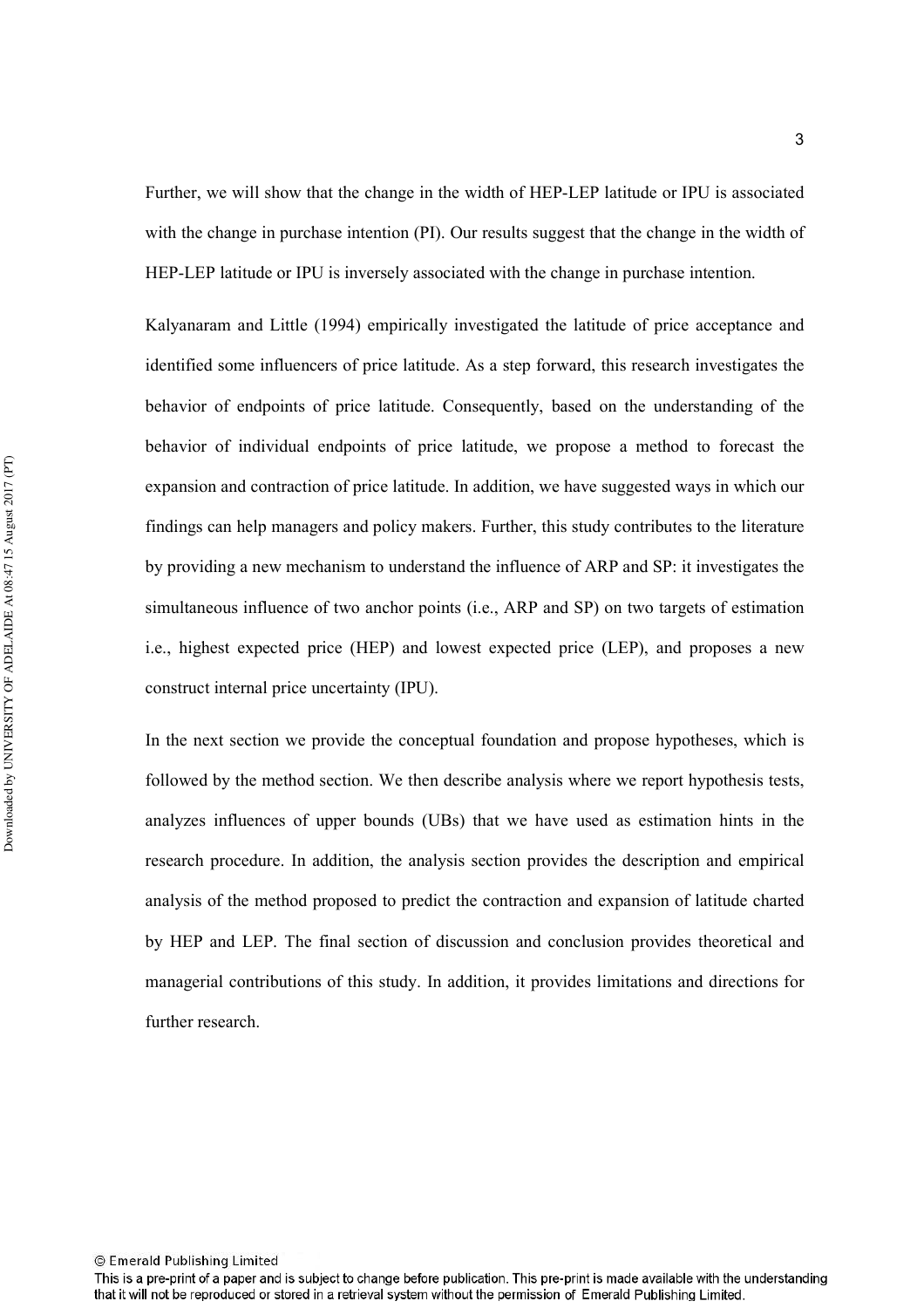#### **CONCEPTUAL BACKGROUND AND HYPOTHESES**

## *Advertised reference price (ARP), sales price (SP) and latitude of expected price as internal* reference price (IRP)

Reference price (RP) is a price standard used by consumers for evaluating an offer price (Buil, *et al.*, 2013; McKechnie *et al.*, 2012; Roy *et al.*, 2016; Mazumdar *et al.*, 2005). Multiple operational conceptualizations of RP can be found in the literature. Lowengart  $(2002)$  identified twenty-six different conceptualizations of RP in the literature. Shirai  $(2004)$ identified nine different forms of RP: fair price, reservation price, lowest acceptable price, lowest observed price, highest observed price, average observed price, normal price, expected price, and purchase price. However, all forms of RP can be classified into two categories: external reference price (ERP) and internal reference price (IRP) (Nicolau, 2013). ERP is a price standard that is based on the prices of alternative products present in the immediate purchase environment (e.g., highest or lowest market price); whereas, IRP is a psychological (internal) price standard (e.g., highest or lowest expected price for a product) used by consumers for evaluating offered prices (McKechnie et al., 2012; Nicolau, 2013; Roy et al., 2016).

In this paper, we have conceptualized IRP in terms of price latitude charted by the latitude of highest expected price (HEP) and lowest expected prices (LEP). Similar to our conceptualization, Lichtenstein and Bearden (1989, pp. 56) conceptualized reference price as "a range of expected marketplace prices". Similarly, Janiszewski and Lichtenstein (1999) postulated that consumers evaluate a product's price against the evoked endpoints of the product's price latitude. Kalyanaram and Little (1994) empirically demonstrated the existence of the latitude of acceptable price, which is characterized by an upper and a lower price

This is a pre-print of a paper and is subject to change before publication. This pre-print is made available with the understanding that it will not be reproduced or stored in a retrieval system without the permission of Emerald Publishing Limited.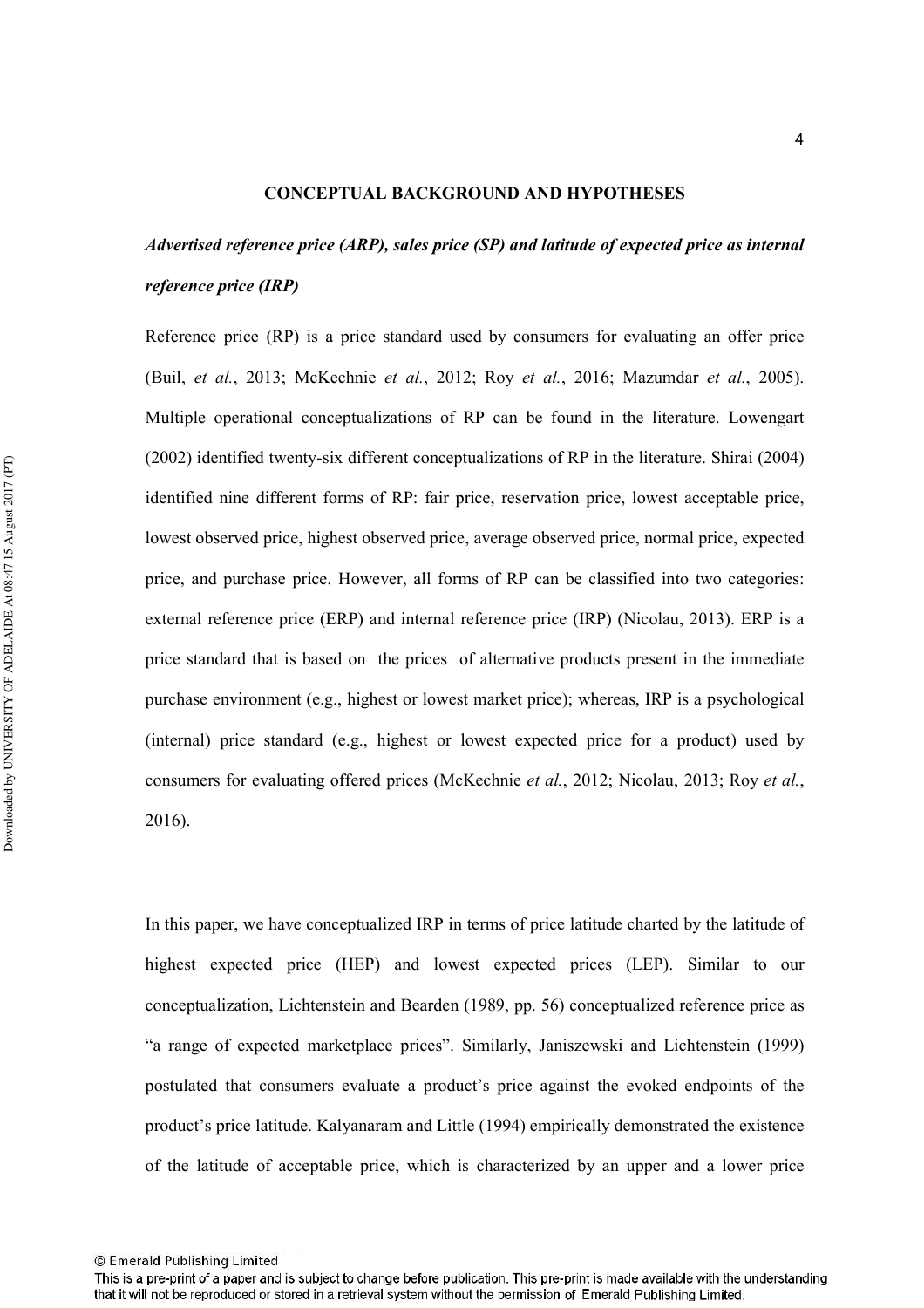thresholds. In addition, Mayhew and Winer (1992), considered retailer-provided reference price (RP) as external reference price (ERP), which they termed as advertised reference price (ARP). Various research suggest both positive and negative influence of ERP on prices paid by consumers and, therefore, it is uncertain that whether higher ARP can always induce a consumer to pay more (Roy *et al.*, 2016). The findings of this study offer new insights about ARP's influences on consumers' purchase behavior.

On the issue of formation of IRP for a product, authors diverge into two categories: those who emphasize the memory of a product's past prices, and those who emphasize on product's immediate price information (Alvarez and Vázquez, 2005). We have considered the later view in this study because both ARP and sales price (SP) are pricing information available in the immediate purchase environment. In this study, we consider ARP and SP as externally provided anchors that influence the endpoints of expected price latitude i.e, highest expected price (HEP) and lowest expected price (LEP).

## Sematic anchoring effect of advertised reference price (ARP) and sales price (SP) on *highest expected price (HEP) and lowest expected price (LEP)*

According to Mochon and Frederick (2013, pp. 69), "Anchoring is the term applied to situations in which numeric judgments assimilate towards a previously encountered standard". Anchoring is a non-thoughtful process; it is an automatic associative process involving retrieved information and anchor (Frederick *et al.*, 2010). Anchoring bias, due to its involuntary nature, might disappear by effortful thinking based on appropriate information (Wilson *et al.*, 1996; Mussweiler *et al.*, 2000).

This is a pre-print of a paper and is subject to change before publication. This pre-print is made available with the understanding that it will not be reproduced or stored in a retrieval system without the permission of Emerald Publishing Limited.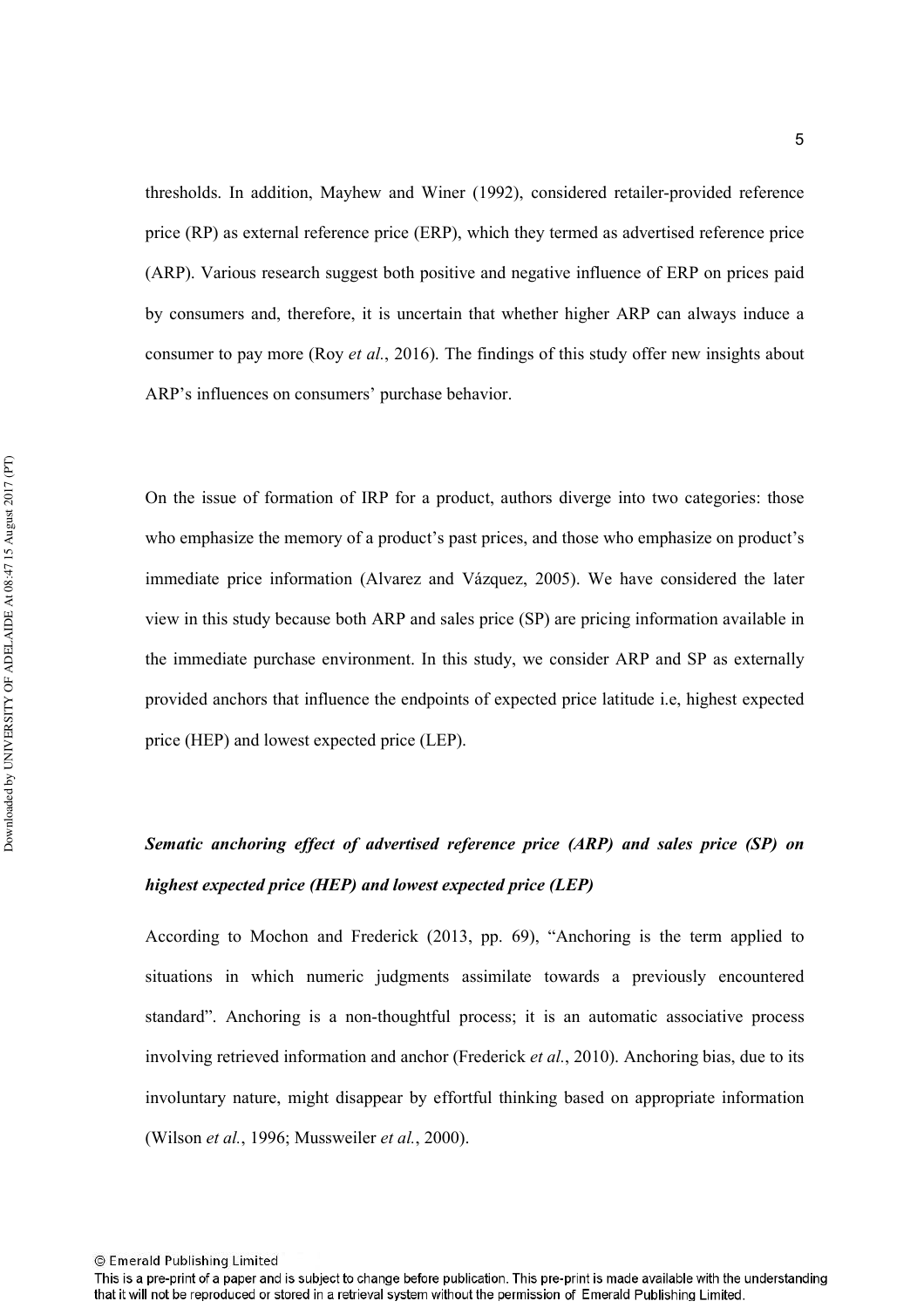Previous researchers found multiple effects result in anchoring, which is not a unitary phenomenon (Frederick et al., 2010; Sleeth-Keppler, 2013). These researchers proposed multiple mechanisms to explain anchoring effect. Two most recognized mechanisms namely, semantic anchoring mechanism and numeric anchoring mechanism are deemed as distinct anchoring effects (Mussweiler and Strack, 2001; Sleeth-Keppler, 2013). Numeric anchoring involves numeric priming where unrelated numbers existing in the short-term memory can produce anchoring effect (Wilson *et al.*, 1996). According to semantic anchoring mechanism, numeric anchoring effect occurs due to a subject's selective search for anchor consistent semantic knowledge about an estimation target, and in case when evoked knowledge is irrelevant, no anchoring effect including pure numeric anchoring will occur (Mussweiler and Strack, 2001; Strack and Mussweiler, 1997). According to research findings, semantic anchoring mechanism is more potent than pure numeric priming based explanation of anchoring effect (Mussweiler and Strack,  $2001$ ; Sleeth-Keppler, 2013). Apart from pure numeric level processing, numerical anchors influence semantic level processing as well. Therefore, in a numerical anchoring process, the decision-maker will search for target related numerical-anchor consistent semantic knowledge (Strack and Mussweiler, 1997). Numbers alone will produce poor anchoring bias, and to get the anchoring effect as found in various anchoring research, simultaneous presence of numerical anchor value and a semantic context, even vague, is essential (Sleeth-Keppler, 2013, Brewer and Chapman, 2002; Birnbaum, 1999). Pure number based anchoring effects lack robustness (Sleeth-Keppler, 2013; Brewer and Chapman, 2002), and hence, presence of both numerical value and semantic context is important to observe robust numerical anchoring effect (Sleeth-Keppler, 2013). Similar numeric anchors, placed in different semantic contexts, produce different anchoring effects (Sleeth-Keppler, 2013), which highlights the importance of semantic context in the processing of numeric information.

This is a pre-print of a paper and is subject to change before publication. This pre-print is made available with the understanding that it will not be reproduced or stored in a retrieval system without the permission of Emerald Publishing Limited.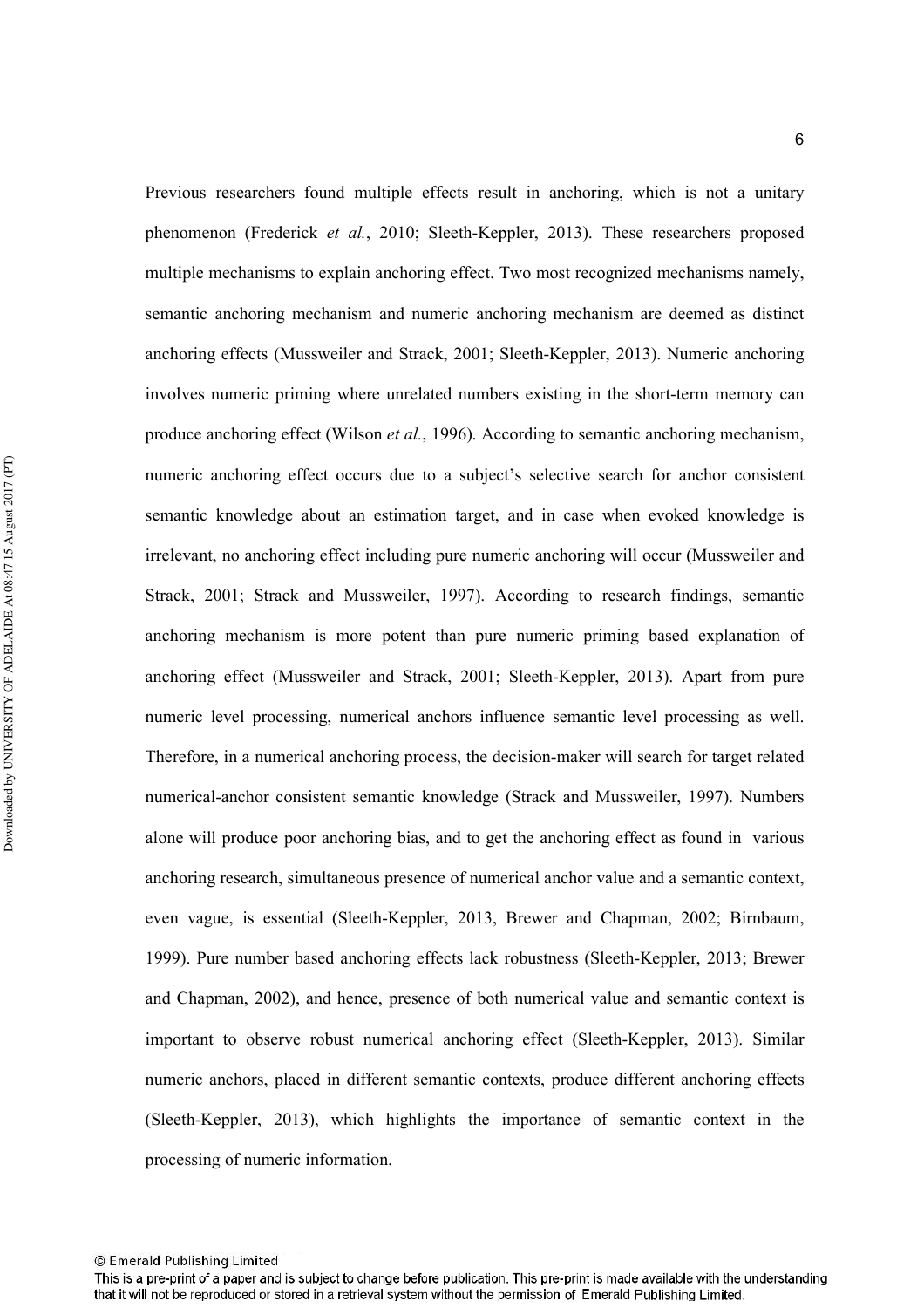For example, we can assign some eatables with different numerical caloric values; however, people will associate those caloric values with some semantic labels, for instance, high or low calorie, or healthy or unhealthy (Chernev, 2011). Similarly, ARP and SP are numbers expressed in monetary units; however, they are not just pure numbers since they have semantic associations in the form of ARP (high) and SP (low). Semantic quantifiers, such as high, expensive, old, etc., may bias the target estimate toward the upper boundary of estimate distribution; similarly, semantic quantifiers, such as low, inexpensive, young, etc., may bias the target estimate toward the lower boundary of estimate distribution (Sleeth-Keppler, 2013). Therefore, due to semantic closeness between ARP-HEP and SP-LEP, we can expect that upon exposure to a set of posted ARP and SP, due to anchoring bias, updated highest expected price (HEP) will shift toward ARP and updated lowest expected price (LEP) will shift toward SP. Thus, we propose the following two hypotheses for investigation:

H1a: Upon exposure to advertised reference price (ARP) and sales price (SP), a consumer's highest expected price (HEP) can shift toward the advertised reference price (ARP).

H1b: Upon exposure to advertised reference price (ARP) and sales price (SP), a consumer's lowest expected price (LEP) can shift toward the sales price (SP).

#### *Change in price latitude and purchase intention (PI)*

When the price of a product fluctuates unpredictably, it charts latitude of prices, which results in 'price uncertainty'. Earlier researchers have measured price uncertainty by the width of the latitude (Mazumdar and Jun, 1992; 1993). However, above conceptualization of price

<sup>©</sup> Emerald Publishing Limited

This is a pre-print of a paper and is subject to change before publication. This pre-print is made available with the understanding that it will not be reproduced or stored in a retrieval system without the permission of Emerald Publishing Limited.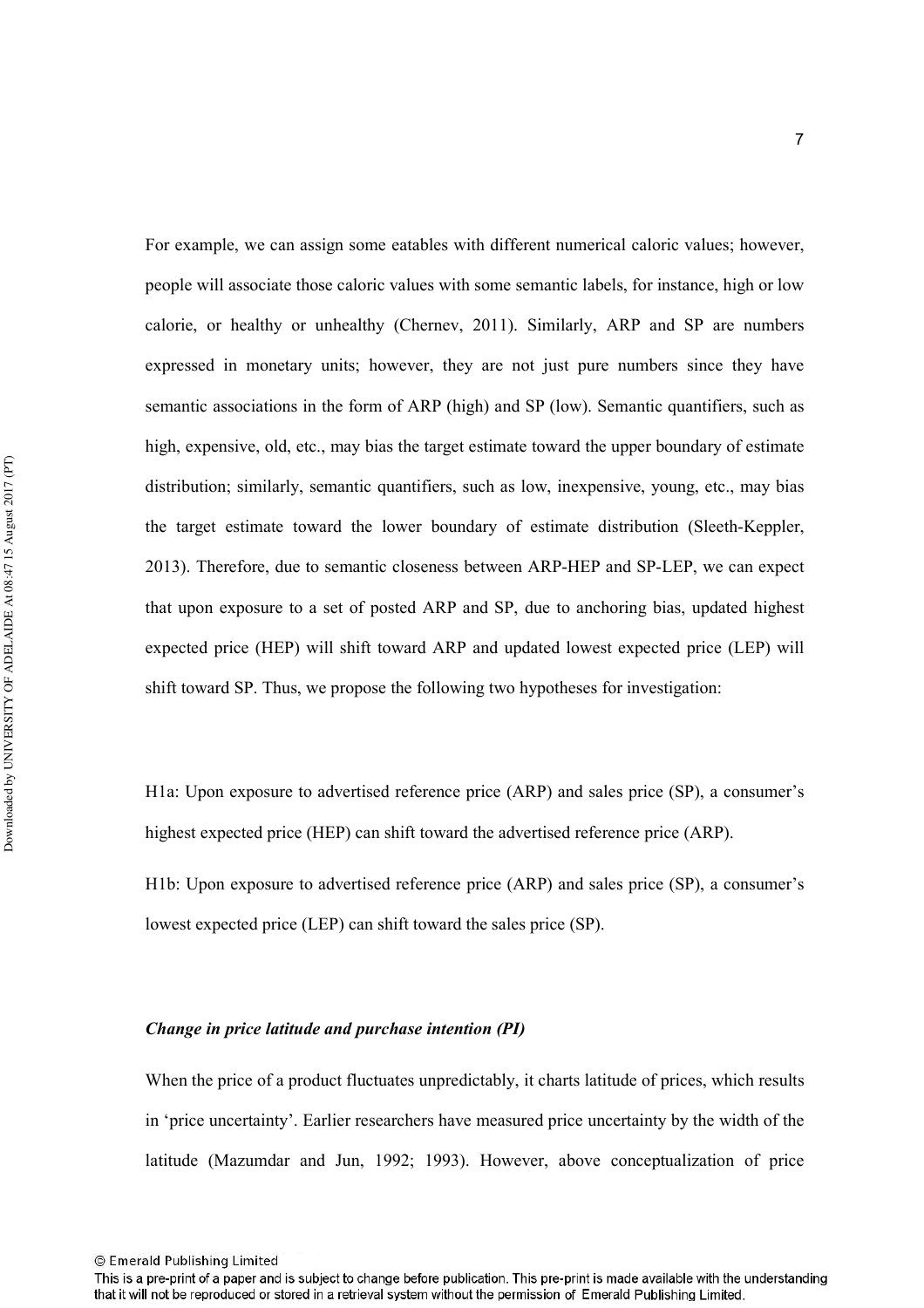uncertainty is based on externally available price information. Therefore, it should be appropriate to term it as external price uncertainty. However, consumers generate their own internal price information as well, which includes internal reference price (IRP) or latitude of expected prices. Therefore, similar to the conceptualization of external price uncertainty, we can conceptualize the latitude of expected price or IRP as the measure of internal price uncertainty (IPU). We conceptualize external price uncertainty and IPU as two distinct concepts and consider change in the latitude of highest expected price (HEP) and lowest expected price (LEP) as the change in IPU.

A consumer's purchase intention (PI) for a product is the likelihood that in a specified time the consumer will buy the product (Brown *et al.*, 2003). However, researchers found that high PI does not entail actual purchase (Brown *et al.*, 2003; Gottlieb *et al.*, 2011). Different cognitive and affective aspects can influence PI (Palazon and Delgado-Ballester, 2013). Researchers have investigated PI in the context of pricing (McKechnie et al., 2012; Gamliel and Herstein, 2012; Buil et al., 2013). Some authors have suggested that uncertainty can influence PI (Laroche *et al.*, 1996; Spreng and Page, 2001). Therefore, we consider the 'change in PI' as the consequent variable, and change in the latitude of highest expected price (HEP) and lowest expected price (LEP) as its regressor. An *increase* in the latitude of HEP and LEP will increase the internal price uncertainty (IPU), and *decrease* of the same will decrease the IPU. Since, uncertainty can influence PI (Laroche *et al.*, 1996; Spreng and Page, 2001); therefore, we suggest that an increase in internal price uncertainty (IPU) will decrease the PI and a decrease in IPU will increase the PI. Therefore, we propose the following hypothesis:

This is a pre-print of a paper and is subject to change before publication. This pre-print is made available with the understanding that it will not be reproduced or stored in a retrieval system without the permission of Emerald Publishing Limited.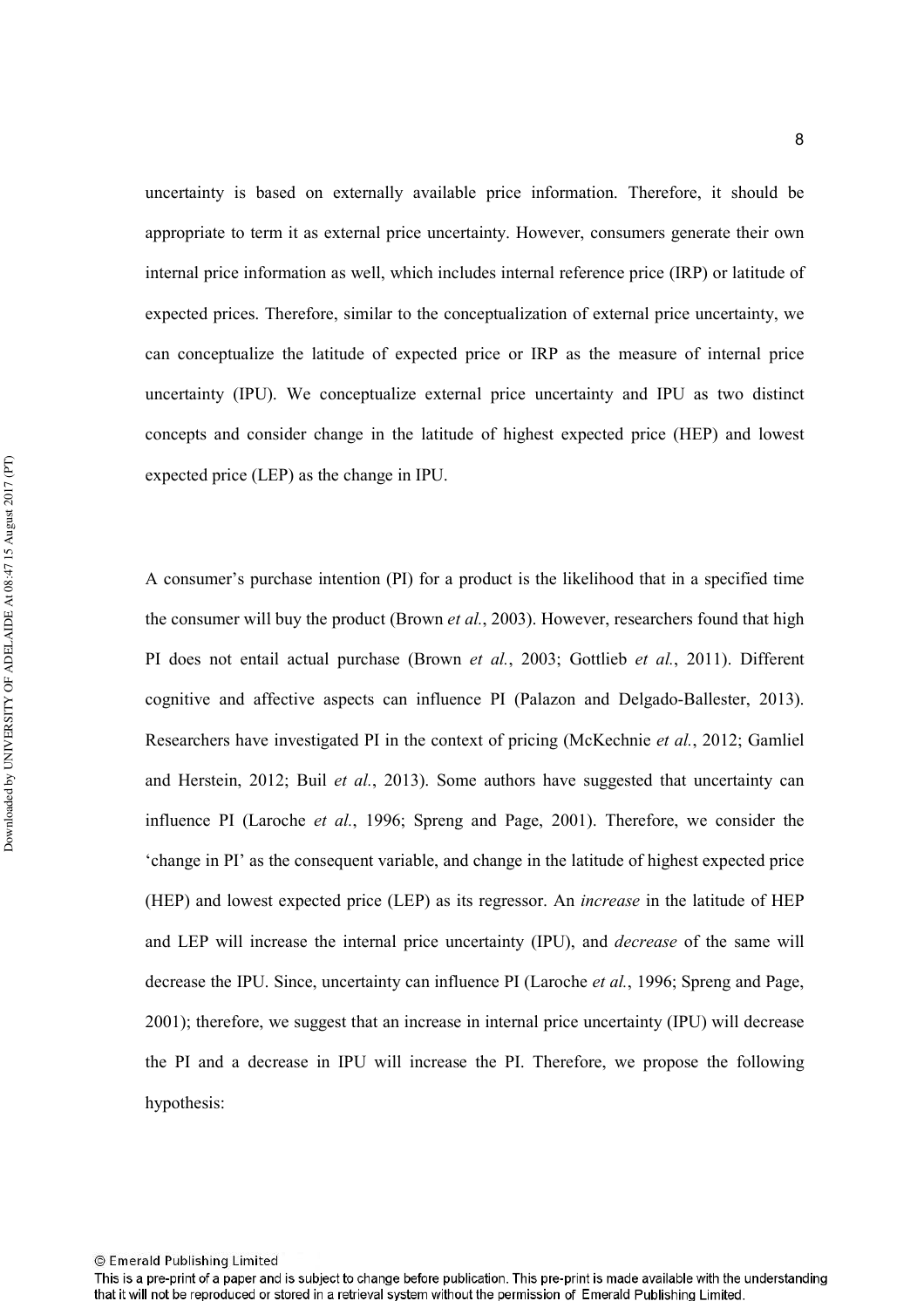H2: Upon exposure to advertised reference price (ARP) and sales price (SP), the change in purchase intention (PI) can be inversely associated with the change in the latitude of expected price  $(i.e.,$  latitude of HEP-LEP).

#### **METHOD**

#### *Overview*

To test the proposed hypotheses, we demonstrated anchoring bias in the judgments of highest expected price (HEP) and lowest expected price (LEP) due to two external anchors: advertised reference price (ARP) and sales price (SP), and consequently, showed the inverse association of the change in the latitude of HEP and LEP with the change in PI. We did it by exposing subjects to four different luxury pens, their ARPs, and SPs. Data collection involved single-group pretest-posttest design. In order to overcome the limitation of absence of control group, we exposed subjects to four different luxury pens with different ARPs and SPs. Use of four different luxury pens allowed us to put each subjects into varied pre-treatment conditions. For each of the four luxury pens, we measured PI, HEP, and LEP twice; that is, before and after the exposure to ARP and SP. Using the data, we found the pattern of shifts in HEP and LEP vis-à-vis ARP and SP. In addition, we calculated the change in internal price uncertainty (IPU) and purchase intention (PI), and found the nature of association between them.

#### *Context, upper bound (UB), and anchoring intervention*

We used luxury pens because they are infrequently purchased products, which can ensure low price expertise for them. Low price expertise can ensure better anchoring bias. Researchers

<sup>©</sup> Emerald Publishing Limited

This is a pre-print of a paper and is subject to change before publication. This pre-print is made available with the understanding that it will not be reproduced or stored in a retrieval system without the permission of Emerald Publishing Limited.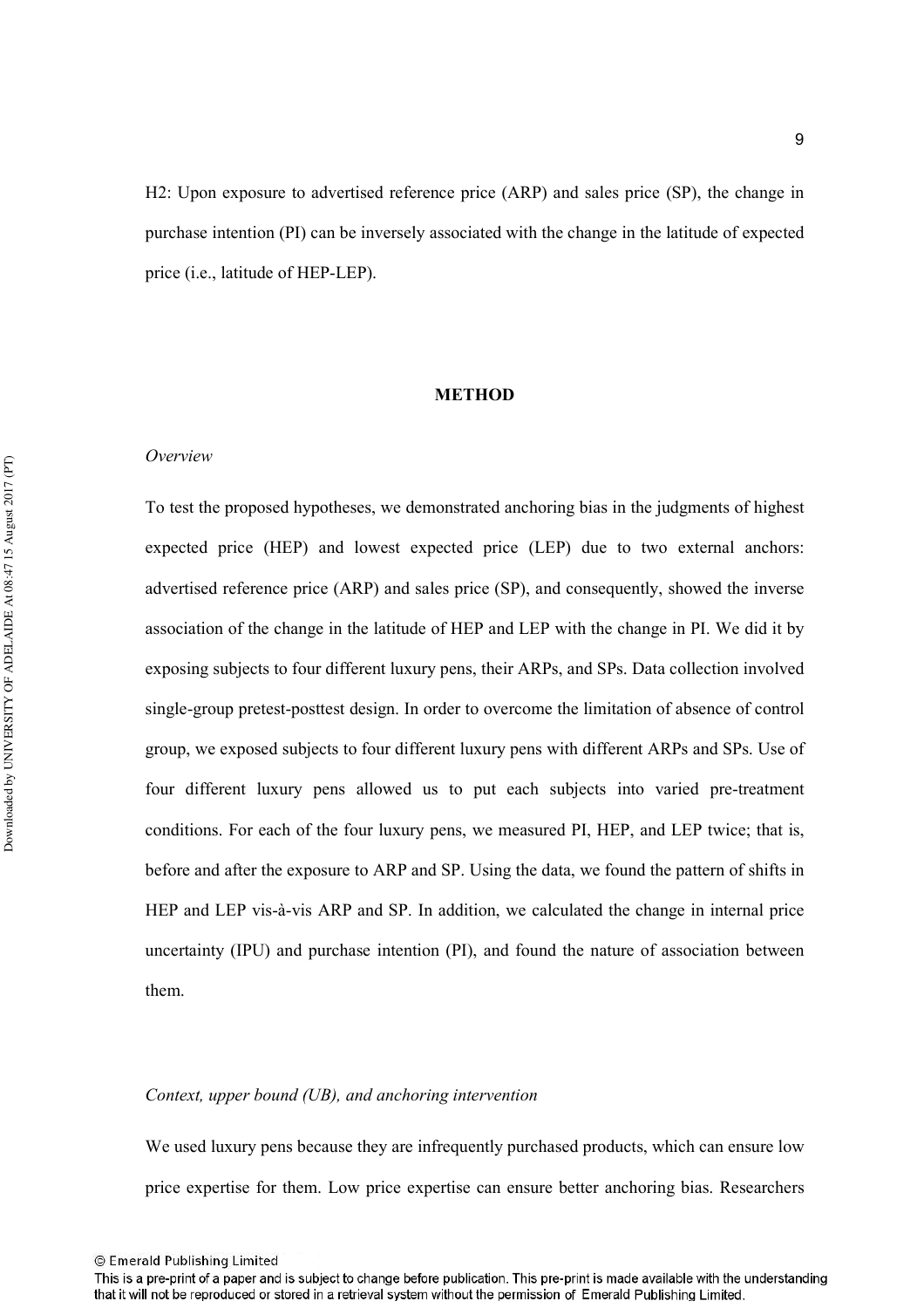suggest that less knowledgeable people are more susceptible to anchoring effect (Chapman and Johnson, 1994; Wilson et al., 1996). However, some authors add that knowledgeable people, due to overconfidence, can demonstrate similar susceptibility as well (Furnham and Boo, 2011).

To elicit usable price estimation from experimental subjects, we provided, as hint, an upper bound (UB) of price for each of the four writing pens. For purposefully influencing the estimation of subjects, anchoring researchers have used somewhat arbitrary UB or lower bound (LB) in their researches (Mochon and Frederick, 2013; Mussweiler and Strack, 2004). However, due to our unique design that involves two points for estimation, we used the UB to serve an important purpose. Previous studies have found that in the case of increase in price uncertainty, acceptable highest expected price (HEP) increases more than lowest expected price (LEP) (Mazumdar and Jun, 1992; 1993). Therefore, in the absence of upper bound, an uncertain consumer is likely to respond with relatively higher HEP and, consequently, upon exposure to a lower level of ARP, updated HEP is likely to come down. Since LEP faces a natural boundary of zero, a relatively unchanged updated LEP in comparison to a variable and decreasing HEP, is likely to provide the scenarios of contraction of price latitude. However, we are interested in investigating both contractions and expansions of price latitude. Thus, by the use of UB we ensured that both contraction and expansion of price latitude could be investigated. We did not provide any lower bound (LB) hint to the subjects, as zero value is already available as a natural LB. However, we cannot rule out the anchoring influence of UB. The analysis section describes the UB's anchoring influence on the latitude of HEP and LEP. Taken from a well-known online retailer, we have used advertised reference price (ARP) and sales price (SP) as the main anchoring intervention. The ARPs of

<sup>©</sup> Emerald Publishing Limited

This is a pre-print of a paper and is subject to change before publication. This pre-print is made available with the understanding that it will not be reproduced or stored in a retrieval system without the permission of Emerald Publishing Limited.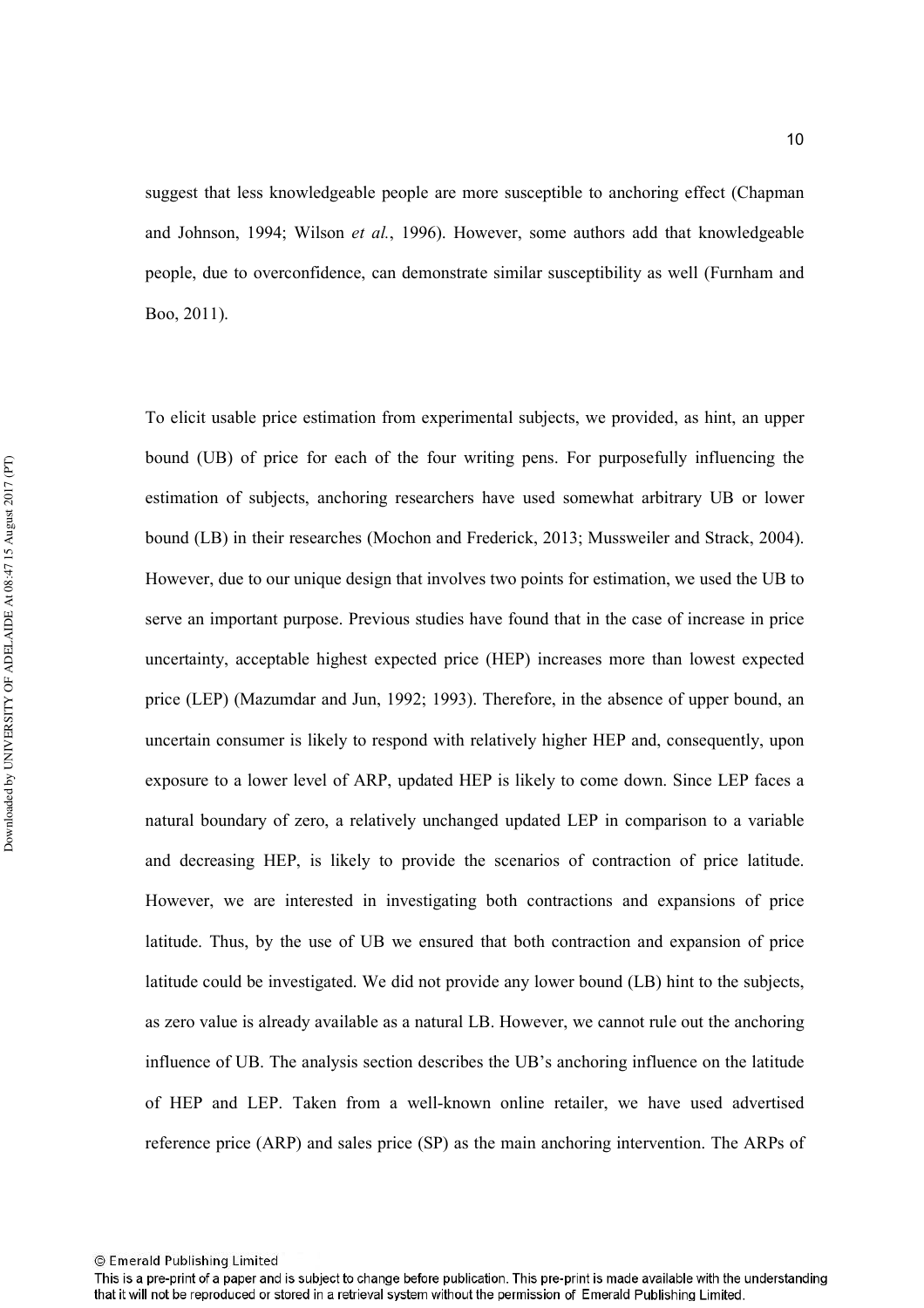the four luxury pens are 349, 2200, 1800, and 2000; SPs are 139, 1400, 549, and 1575; and their UBs are 500, 3000, 2500, and 2500 (in local currency).

Although, 'classic paradigm' (Tversky and Kahneman, 1974), which involves two stages: comparison with an anchor and absolute estimation, is the most used experimental design in anchoring researches, there could be different possible situations where anchoring effect can occur (Mochon and Frederick, 2013). Marketing scholars have also diverged from 'classic paradigm' owing to their unique research questions (Chernev, 2011, Nunes and Boatwright, 2004). Since our problem is different from the researchers of 'classic paradigm', we did not use 'classic paradigm' for investigating the anchoring effect.

#### *Procedure and sample*

Data collection for each luxury pens involved two phases: (i) subjects saw the upper bound (UB) and the image of one of the luxury pens and reported their highest expected price (HEP), lowest expected price (LEP), and purchase intention (PI), and (ii) along with the previous image shown to them, subjects saw ARP, SP; and upon being asked, reported their updated HEP, LEP, and PI. We ensured that respondents could not guess the brand names of the luxury pens to eliminate the chances of their influence on PI. At a shopping mall in South India, in a questionnaire based intercept survey conducted in the year 2015, we gathered 557 responses from 142 subjects. Due to some nonresponses, we obtained 557 responses instead of 568 (142 $\times$ 4 = 568).

This is a pre-print of a paper and is subject to change before publication. This pre-print is made available with the understanding that it will not be reproduced or stored in a retrieval system without the permission of Emerald Publishing Limited.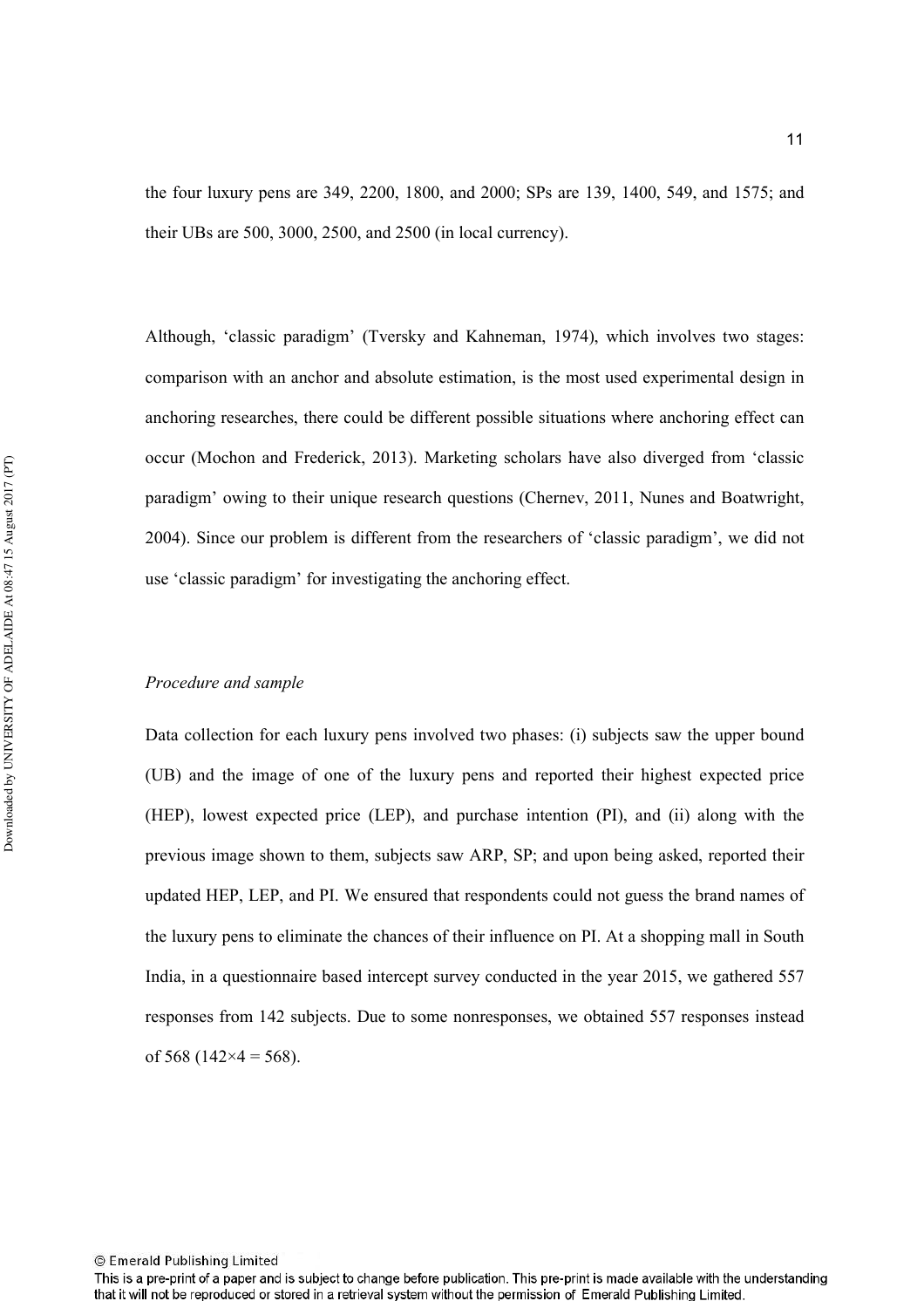#### *Data and measures*

Most anchoring experiments involve single question about target estimation (e.g., Mochon and Frederick, 2013; Chernev, 2011). Similarly, since there are only two targets: HEP and LEP, we asked only four price estimation questions; that is, two before and two after the intervention. For measuring price estimations, we draw from an open-ended price estimation scale used by Kopalle and Mullikin (2003). Drawing from the literature, we measured purchase intention (PI) with a three-item and seven-point scale (Gazley *et al.*, 2015; Kozup *et al.*, 2003; McKechnie *et al.*, 2012).

#### 

For testing H1a and H1b, we calculated difference or change in the pre and post-treatment latitude of HEP-ARP, HEP-SP, LEP-ARP, and LEP-SP. For testing H2, we needed the measure of another two variables: the change in latitude charted by HEP and LEP, and the change in PI. We calculated the values of variables from the collected data.

#### *Pretests*

Earlier researchers have found that low price expertise can stimulate anchoring bias (Chapman and Johnson, 1994; Wilson *et al.*, 1996). High price expertise can encourage thoughtful processing of information, which can eliminate the anchoring effect from judgments. Therefore, drawing from Kopalle and Mullikin (2003), we measured price expertise using a three-item and five-point scale. We found lower average of price expertise (mean = 1.94;  $SD = 0.7$ ; n = 557), which indicates strong possibility of observing anchoring bias in the price estimation task.

<sup>©</sup> Emerald Publishing Limited

This is a pre-print of a paper and is subject to change before publication. This pre-print is made available with the understanding that it will not be reproduced or stored in a retrieval system without the permission of Emerald Publishing Limited.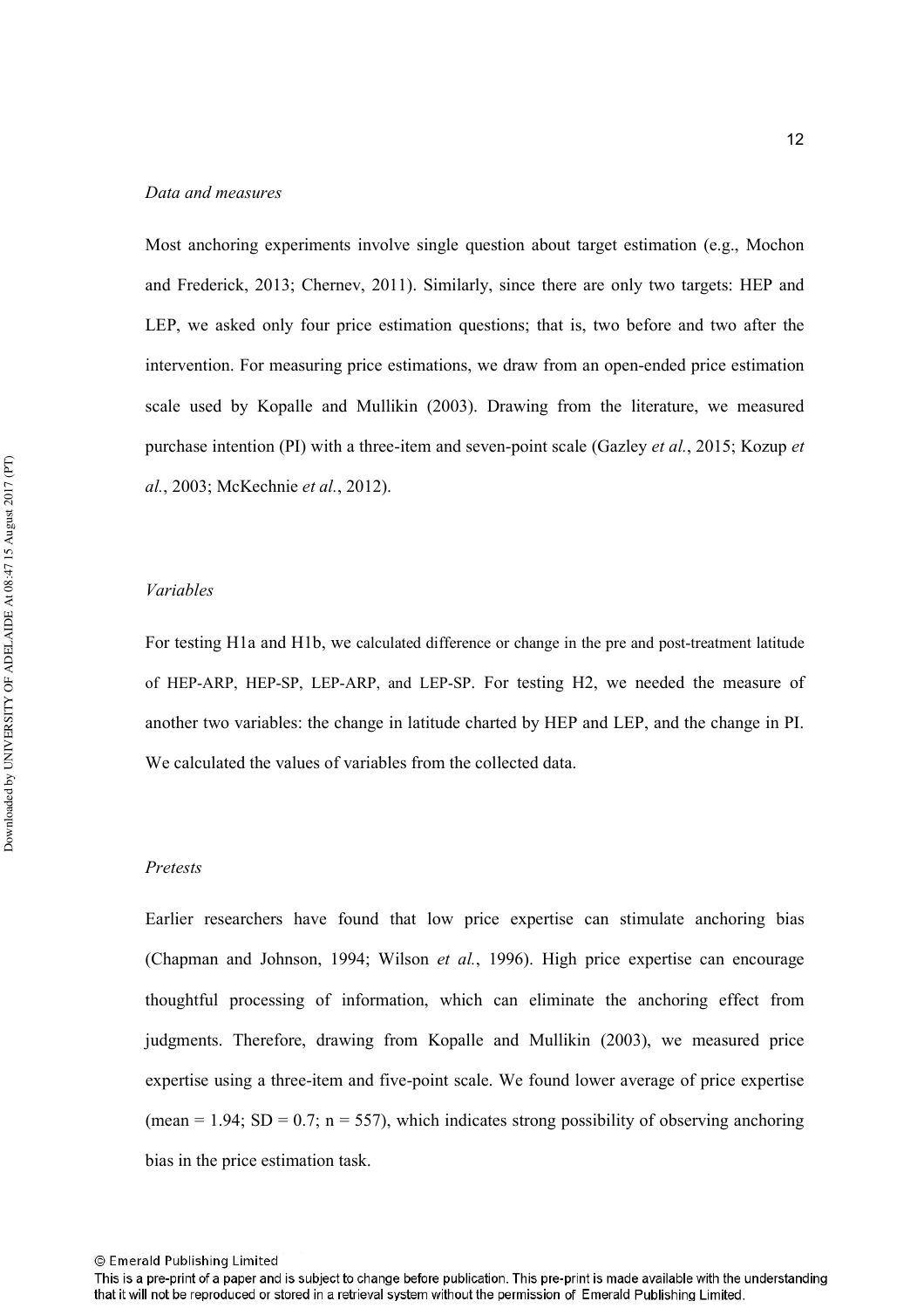In another pretest involving 103 students, we tested our conceptualization of internal price uncertainty (IPU). We provided two price latitudes to the subjects, one relatively wider than the other latitude. The mean level for the narrower latitude was higher in comparison to the wider latitude. The latitudes were  $150-350$  (wider latitude, mean = 250), and 250-350 (narrower latitude, mean = 300). We asked subjects to assume that they are internally evoked price latitudes for a writing-pen. On a seven point scale (1 = strongly disagree;  $7 =$  strongly agree), we asked the subjects that whether they found the wider latitude as more difficult than narrower latitude to figure out the actual price to pay. Our question draws from the available method of measuring price uncertainty due to external stimulus (Mazumdar and Jun, 1992; 1993). We found that notwithstanding higher mean of narrower latitude, subjects overwhelmingly considered wider latitude with lower mean as the more difficult case (mean  $= 5.40$ ; SD = 1.13; n = 103). It demonstrates that similar to external price uncertainty (EPU), we can measure internal price uncertainty (IPU) in terms of internally evoked latitude of estimated price.

#### **ANALYSIS**

#### *Impact of Upper Bound (UB)*

Upper bound (UB) indirectly influences the pre-treatment or initial latitude "latitude of expected price (HEP-LEP latitude)". Results suggest that UB exerts significant influence on initial mid-points (MP1) of pre-treatment HEP-LEP latitude (see the second row of table  $- 1$ ). In other words, higher UB resulted in higher MP1. In turn, MP1 exerts significant influence on pre-treatment HEP-LEP latitude (see the first row of table  $- 1$ ). In addition, we found that

<sup>©</sup> Emerald Publishing Limited

This is a pre-print of a paper and is subject to change before publication. This pre-print is made available with the understanding that it will not be reproduced or stored in a retrieval system without the permission of Emerald Publishing Limited.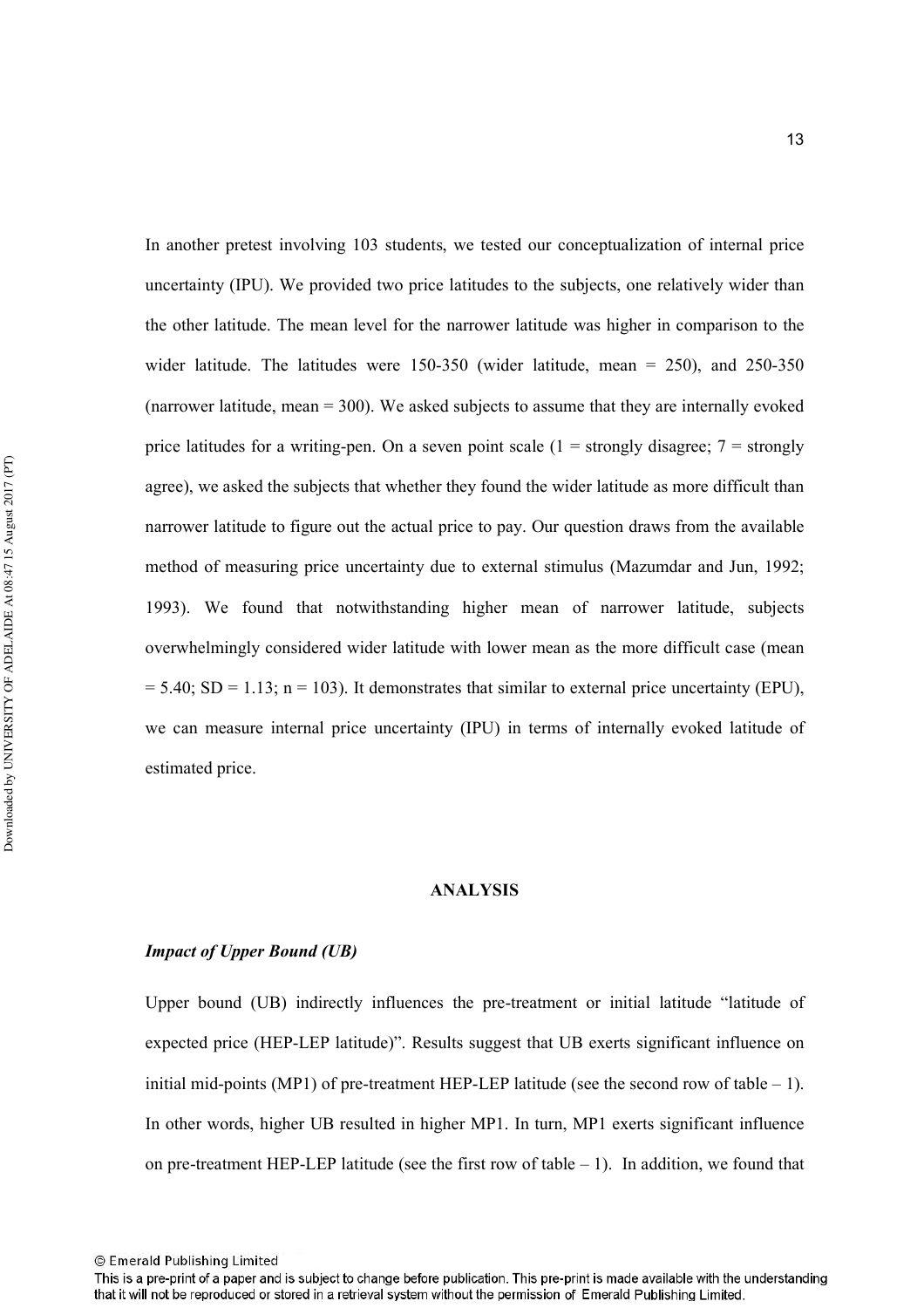UB does not have much impact on updated post-treatment mid-point (MP2) (see the third row of table -1). Therefore, we found that the chain of influence starts with UB, followed by initial mid-point  $(MP1)$ , and ends at the initial latitude of HEP-LEP. In other words, we can say that higher upper bound (UB) will result in higher mid-points  $(MPI)$  of HEP-LEP, and higher mid-points (MP1) of HEP-LEP will lead to wider latitude of HEP-LEP. The abovementioned association between mid-point and the width of latitude is consistent with the findings of Kalyanaram and Little  $(1994)$ ; and the influence of UB on initial mid-points (MP1) suggests UB's role as an anchor.

%%%%%%%%%%%%%%%%%%% "Insert Table 1 about here" %%%%%%%%%%%%%%%%%%%%%%%%%%%%%%

#### *Hypothesis 1*

Figure 1a and 1b depict the results of analysis for H1a and H1b. In figure 1a, two lines, dotted and continuous, depict two different situations. Continuous line depicts cases where highest expected price (HEP) – advertised reference price (ARP) latitude is greater than highest expected price (HEP) – sales price (SP) latitude (HEP-SP latitude  $\leq$  HEP-ARP latitude). Dotted line depicts cases where HEP is closer to ARP than SP (HEP-SP latitude  $>$ HEP-ARP latitude). We measured HEP twice; that is, before and after the exposure to ARP and SP. Results show that number of cases where HEP is closer to SP has decreased from 242 to 189, whereas number of cases where HEP is closer to ARP has increased from 315 to 368. In addition, the mean of latitude between HEP and ARP decreased from 218.20 to 196.39 (the difference is statistically significant). It shows the tendency of HEP to shift toward ARP.

This is a pre-print of a paper and is subject to change before publication. This pre-print is made available with the understanding that it will not be reproduced or stored in a retrieval system without the permission of Emerald Publishing Limited.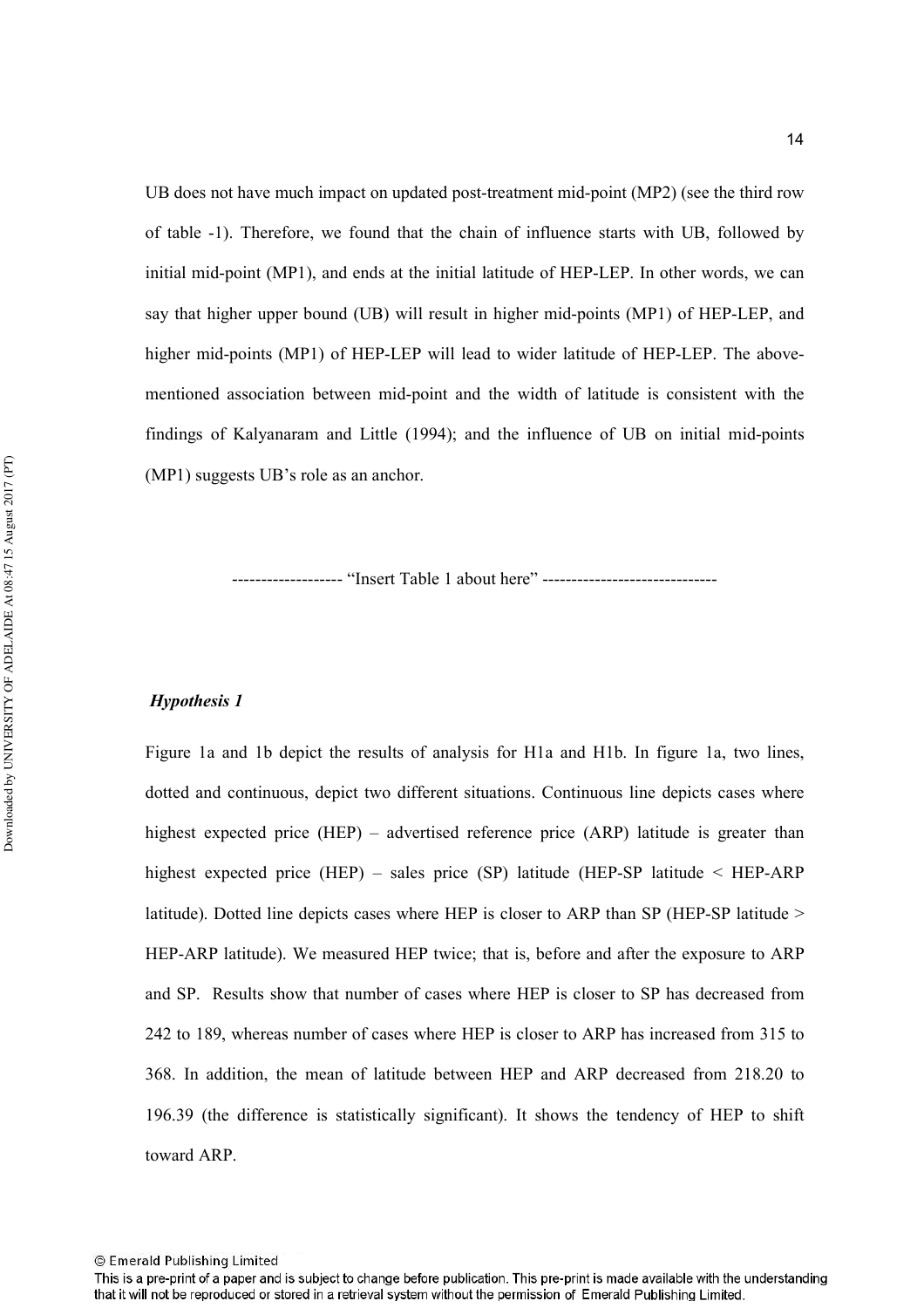Similarly, in figure 1(b), dotted line depicts cases where lowest expected price (LEP) is closer to SP than ARP, and continuous line depicts cases where LEP is closer to ARP than SP. Pre and post exposure counts of LEP closer to SP show an increase from 495 to 557, which is whole of the sample. The mean of LEP-SP latitude has also decreased from  $384.21$  to  $221.54$ (the difference is statistically significant). In contrast, the continuous line that depicts cases where LEP is closer to ARP, post-exposure to ARP and SP, touches, zero on the y-axis. It shows a strong tendency of LEP to shift toward SP.

The above results show that we cannot reject H1a and H1b. Therefore, we can say that upon exposure to ARP and SP, highest reference price (HEP) will shift toward ARP and lowest reference price (LEP) will shift toward SP.

------------------- "Insert Figure 1 about here" -------------------------------

#### *Hypothesis 2*

Table-2 shows that increase in mid-point is associated with the decrease in purchase intention (PI). Although statistically significant, the above impact is small in magnitude. However, when we include the change in the pre and post-exposure latitude of HEP-LEP (i.e.,  $\Delta$  (HEP)  $-LEP$ ) = (HEP2 – LEP2) – (HEP1 – LEP1))<sup>1</sup> into the equation, then the impact of change in the mid-point (i.e.,  $\Delta MP = MP2 - MP1$ ) on change in PI (i.e.,  $\Delta PI = PI2 - PI1$ ) becomes nonsignificant (see model-2, table-2). It demonstrates the influence of change in the latitude of

<sup>&</sup>lt;sup>1</sup> HEP1 and HEP2 are the highest expected prices of pre and post exposures respectively while LEP1 and LEP2 are the lowest expected prices of pre and post exposures respectively. Similarly MP1 and MP2 are the mid-points of latitude of pre and post exposures respectively while PI1 and PI2 are the purchase intentions of pre and post exposures respectively.

This is a pre-print of a paper and is subject to change before publication. This pre-print is made available with the understanding that it will not be reproduced or stored in a retrieval system without the permission of Emerald Publishing Limited.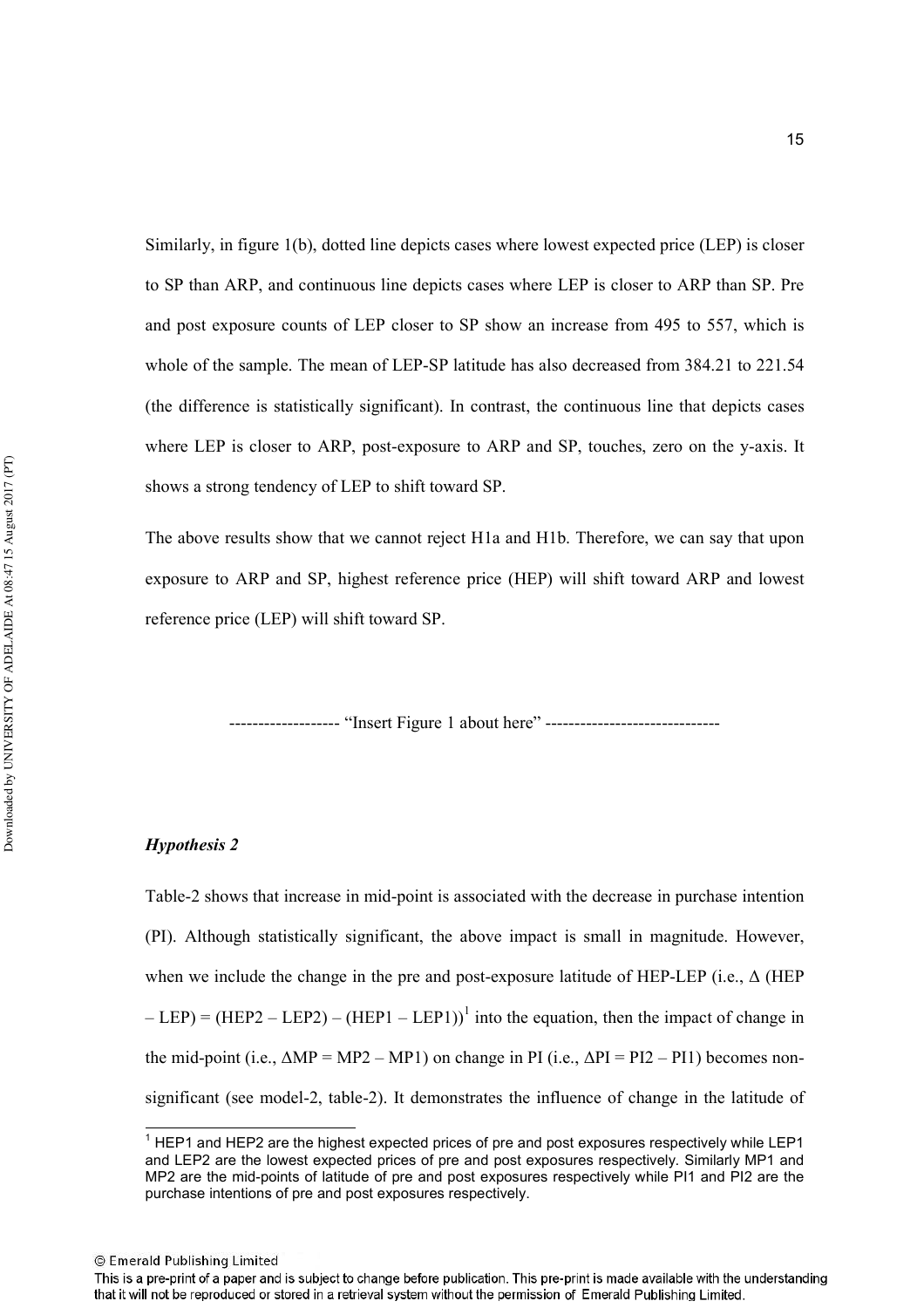HEP-LEP on the change in PI. We perhaps got low beta value due to small overall change in PI (mean  $\Delta PI = PI2 - PI1 = -0.08$ ). In addition, the results show that when MP2 > MP1 then mean change in PI is  $-0.11$ , and in cases where MP2  $\leq$  MP1 then mean change in PI is  $-0.04$ (both means are significantly different). Therefore, results demonstrate minor influence of mid-points of HEP-LEP latitude on PI. In the model 2, significant R-square value and significant and negative beta for the change in the latitude of HEP-LEP demonstrate that we cannot reject H2. Therefore, we can say that the change in internal price uncertainty (IPU) is inversely associated with the change in PI.

------------------- "Insert Table 2 about here" --------------------------------

## *Forecasting expansion and contraction of price latitude charted by highest expected price* (*HEP*) and lowest expected price (LEP)

Based on the statements of H1a and H1b, this section describes that we can predict expansion and contraction of HEP-LEP latitude, which can help us in predicting the change in purchase intention (PI).

In terms of relative magnitude, we can observe four different arrangements of pre-exposure highest expected price (HEP1), pre-exposure lowest expected price (LEP1), advertised reference price (ARP), and sales price (SP) (see the second column of table 3). The fifth column of table 3 provides the number of cases falling into those four different arrangements or scenarios. Upon exposure to ARP and SP, based on H1a and H1b, HEP1 and LEP1 will be updated with some increase or decrease in their values. Let HEP2 and LEP2 are the updated values of HEP1 and LEP1. Based on H1a and H1b, we have suggested possible increase or decrease in the values of HEP1 and LEP1 (see the column three of table 3).

<sup>©</sup> Emerald Publishing Limited

This is a pre-print of a paper and is subject to change before publication. This pre-print is made available with the understanding that it will not be reproduced or stored in a retrieval system without the permission of Emerald Publishing Limited.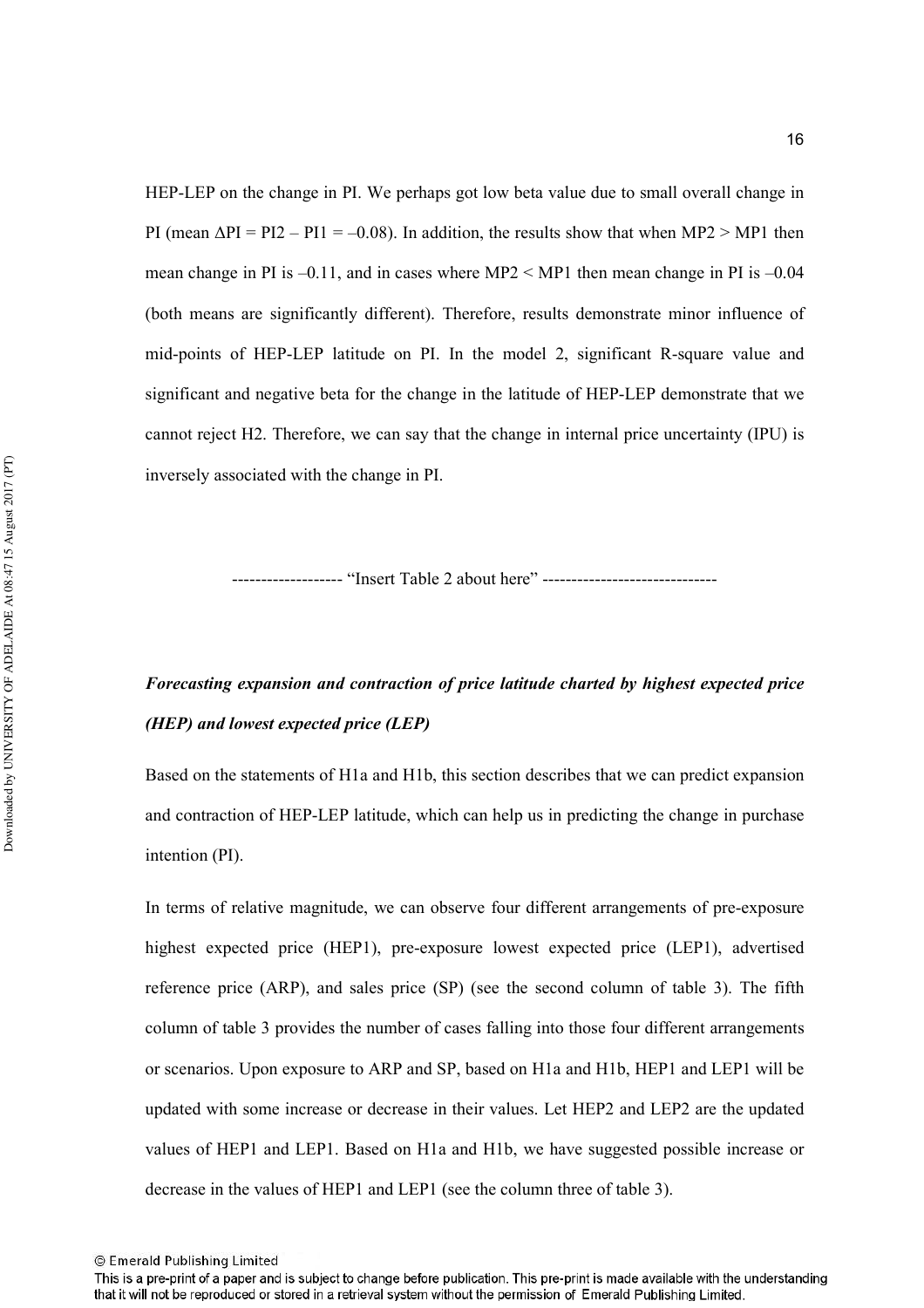Although theoretically, we can forecast the direction of shifts in HEP1 and LEP1 (see the column three of table 3); however, we cannot forecast their extent of shifts. As a baseline assumption, we considered that HEP1 will perfectly approach ARP, and similarly, LEP1 will perfectly approach SP. Future research can deploy better assumptions for more accurate predictions; however, we can start with the above baseline assumption. The support for the assumption is enshrined in the H1a and H1b. Based on our assumption, let us consider that HEP2<sub>T</sub> and LEP2<sub>T</sub> are theoretical updated values of HEP1 and LEP1. Therefore, we can say that:

 $HEP2_T = HEP1 \pm |HEP1 - ARP|$  and

LEP2  $_T$  = LEP1  $\pm$  |LEP1 – SP|

 $(4)$  in the case of proposed increase and  $-$  in the case of proposed decrease; see the column three of table 3)

Therefore, we can find the theoretical updated latitude  $(UL_T)$  of expected price with the following equation:

 $UL_T = HEP2_T - LEP2_T$ 

Equations presented in the fourth column of table 3 are devices to compare theoretical updated latitude  $UL_T$  with observed updated latitude (i.e.,  $UL_O = HEP2 - LEP2$ ). The abovementioned devises consider 'observed latitude  $(UL<sub>O</sub>)$ ' as dependent variable and 'theoretical latitude  $(UL_T)'$  as regressor in four different regression equations that cover four different scenarios. Table 4 provides the results of regression analysis for suggested equations in the column four of table 3.

This is a pre-print of a paper and is subject to change before publication. This pre-print is made available with the understanding that it will not be reproduced or stored in a retrieval system without the permission of Emerald Publishing Limited.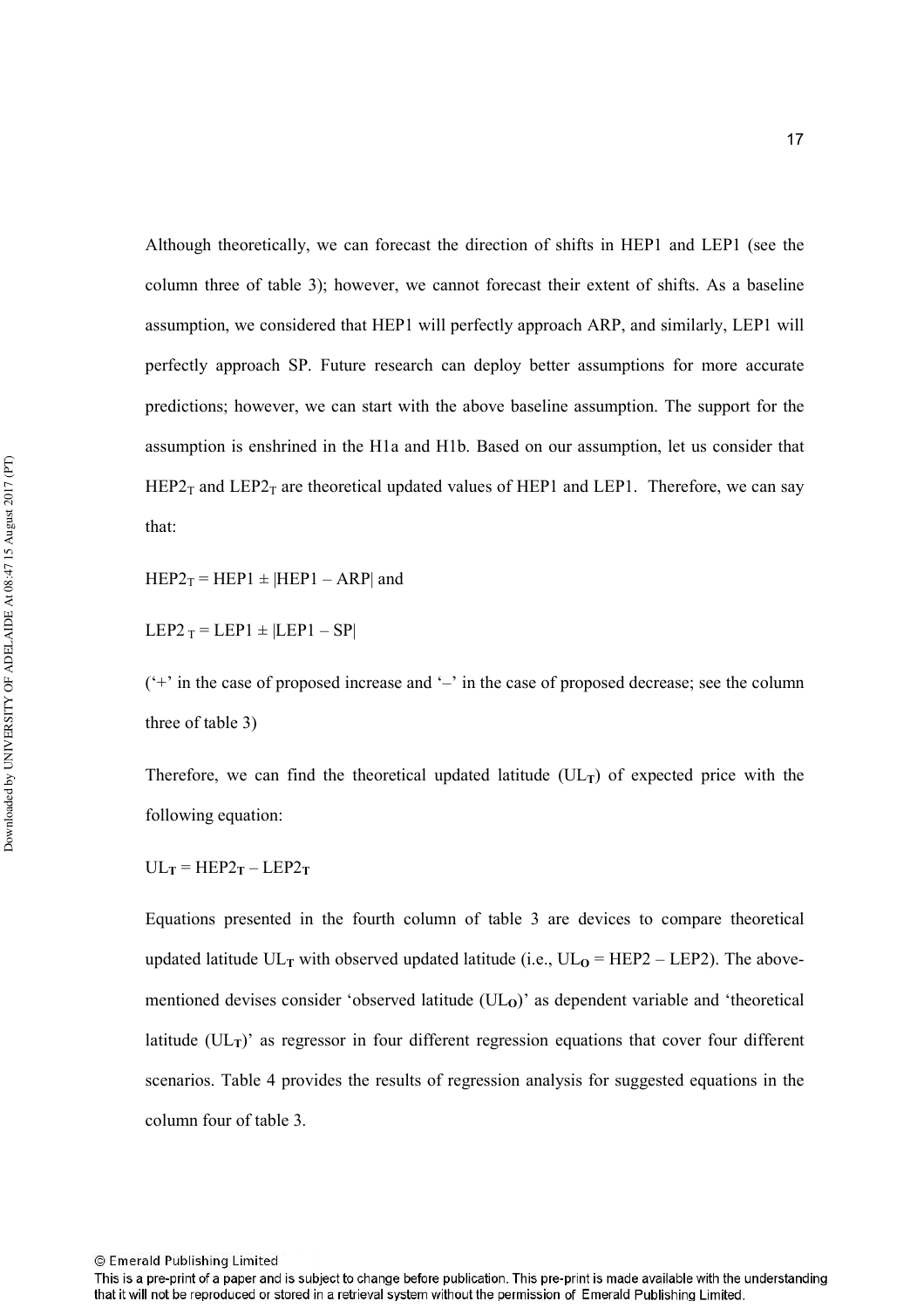Based on different initial scenarios, we can predict expansion and contraction of latitude of expected price by applying some simple reasoning. In scenario 1, decrease in HEP1 and increase in LEP1 will bring the two points closer, resulting in contraction of the price latitude. In contrast, scenario 2 will involve increase in HPE1 and decrease in LEP1 resulting in two points moving away from each other. Therefore, we can observe expansion of the price latitude in scenario 2. Scenario 3 and 4 are different as HEP1 and LEP1 will move in the same direction. However, it is implicit in our underpinning assumption that the more will be the latitude of HEP1-ARP and LEP1-SP, the more will be their magnitude of correction. Therefore, in scenarios 3 and 4, based on the relative extent of shifts in HEP1 and LEP1, we can forecast expansion and contraction. Similar magnitude of shifts in HEP1 and LEP1 will keep the updated price latitude somewhat unchanged. However, distinct magnitude of changes in HEP1 and LEP1 can result either in expansion or in contraction. In scenario 3, when shift in HEP1  $>$  LEP1 then contraction will happen and when shift in LEP1  $>$  HEP1 then expansion will take place. This will happen because in scenario 3, both HEP1 and LEP1 will be decreasing: relatively bigger decrease in LEP1 will result in expansion and relatively bigger decrease in HEP1 will result in contraction. Similarly, in scenario 4, just opposite will be the case as both HEP1 and LEP1 will increase. Based on H1a and H1b, results presented in table 4 support our assumptions and reasoning.

---------------- "Insert Table 3 about here" ------

Table four presents the results for four equations depicting four scenarios (see the fourth column of table 3). Observed updated latitude of expected price (HEP2 – LEP2) is the

This is a pre-print of a paper and is subject to change before publication. This pre-print is made available with the understanding that it will not be reproduced or stored in a retrieval system without the permission of Emerald Publishing Limited.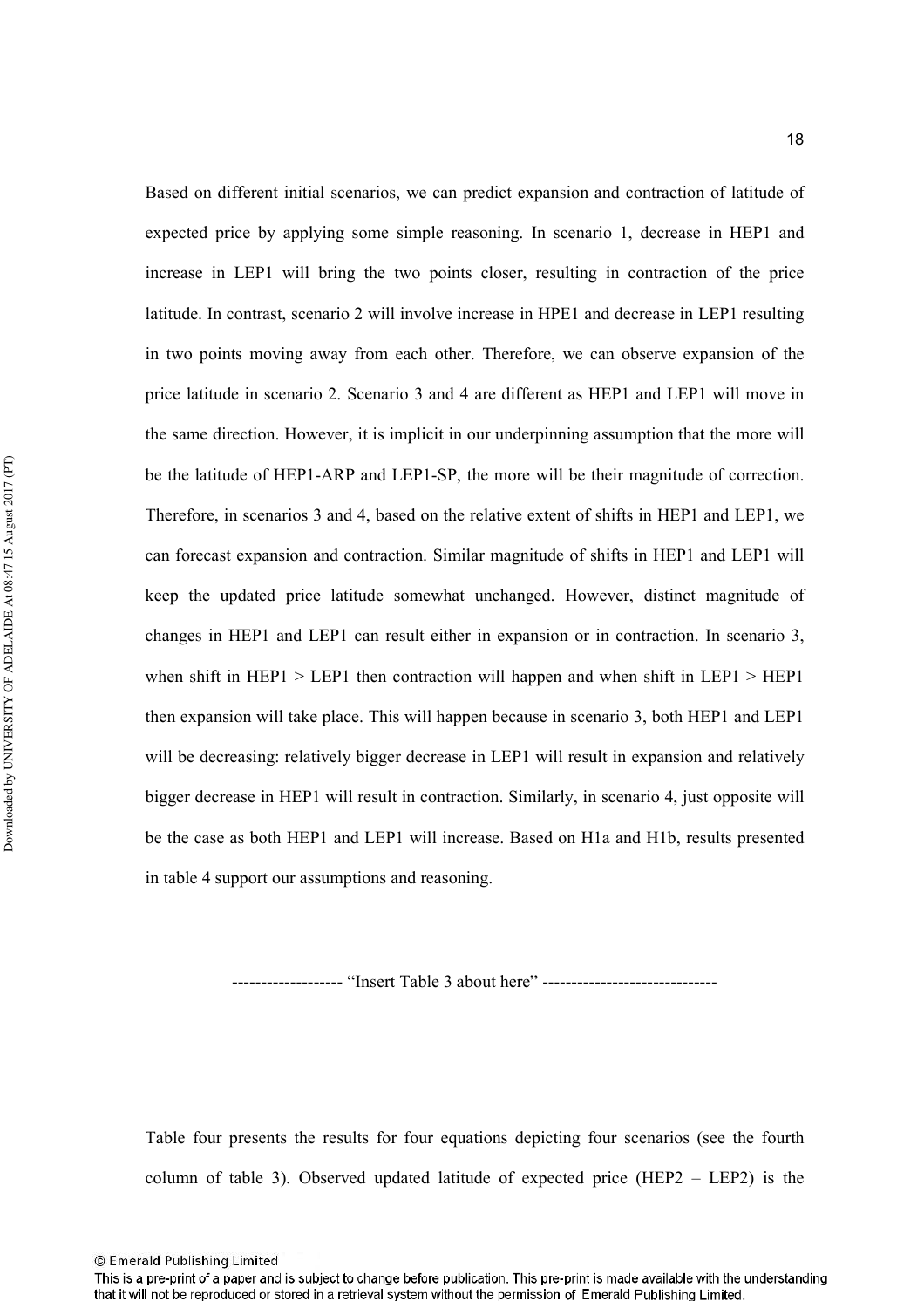dependent variable and theoretical updated latitude of expected price (HEP2 $_T$  – LEP2 $_T$ ) is the regressor. For all four scenarios, we found significant β coefficients and R-square values, which demonstrate the predictive value of the equations provided in table 3. Scenario1 and scenario 4, show lower R-square values in comparison to scenario 2 and scenario 3. Theoretically, we expected that LEP1 would increase in scenario 1 and scenario 4; however, their extent of increase was not good enough to fetch higher levels of R-square. Nevertheless, table four, shows that above-described mechanism can help us in predicting the contraction and expansion of latitude of expected prices.

------------------- "Insert Table 4 about here" --------------------------------

#### **DISCUSSION AND CONCLUSION**

#### $Conceptual contributions$

This research offers four major theoretical contributions: (i) it suggests a new mechanism to understand the simultaneous influence of  $ARP-SP$ , (ii) it provides a mechanism to understand shifts in expected price latitude's end-points, (iii) it investigates a phenomenon with two externally provided anchors, and (iv) it proposes a construct of internal price uncertainty (IPU).

Advertised reference price (ARP) is a well-researched area (Mazumdar *et al.*, 2005). However, none of the studies explored it by applying one of the anchoring mechanisms.

This is a pre-print of a paper and is subject to change before publication. This pre-print is made available with the understanding that it will not be reproduced or stored in a retrieval system without the permission of Emerald Publishing Limited.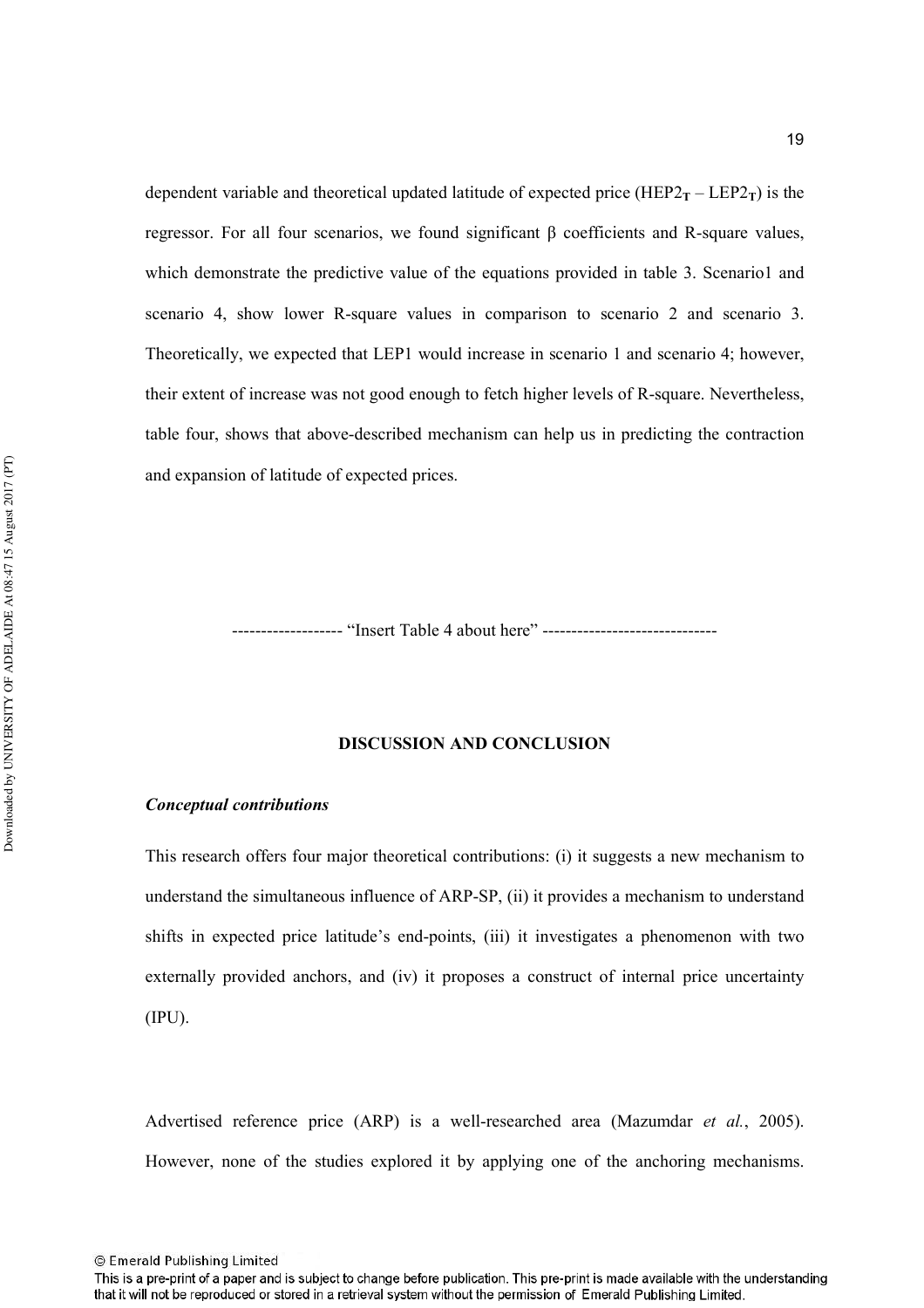Researchers treated IRP updates as a thoughtful process that is based on the memory of past prices, adaptations, and contrasts (Mazumdar et al., 2005). However, we demonstrated that IRP updating could happen in a non-thoughtful way owing to anchoring effect. It is relevant to investigate situations where consumers have neither the memory of past prices nor the price expertise to engage into thoughtful processes. This research provides a way to investigate such phenomenon by the application of selective anchoring mechanism. Based on numeric priming and semantic effects, researchers can theorize about subjective price estimations in situations where consumers will have little information apart from externally available numeric price information.

Kalyanaram and Little (1994) investigated different influencers of the latitude of acceptable prices. This study, in addition, provides a mechanism to understand the shifts of end-points of the latitude of expected prices. Such understandings, as elaborated in one of the previous sections, can help in forecasting price latitude's expansion and contraction, which, in turn, can help in better prediction of related consumer responses.

Previous studies, according to our knowledge, at a time investigated influence of one anchor only. This study investigated the simultaneous influence of two anchors on two targets (which form price latitude). The study found that an anchor value becomes relevant when its evoked semantic knowledge has some association with the estimation target. Therefore, in case of two anchors and two targets, semantic knowledge associated with the anchors' numerical value can play a key role in determining the direction of anchoring influences.

This is a pre-print of a paper and is subject to change before publication. This pre-print is made available with the understanding that it will not be reproduced or stored in a retrieval system without the permission of Emerald Publishing Limited.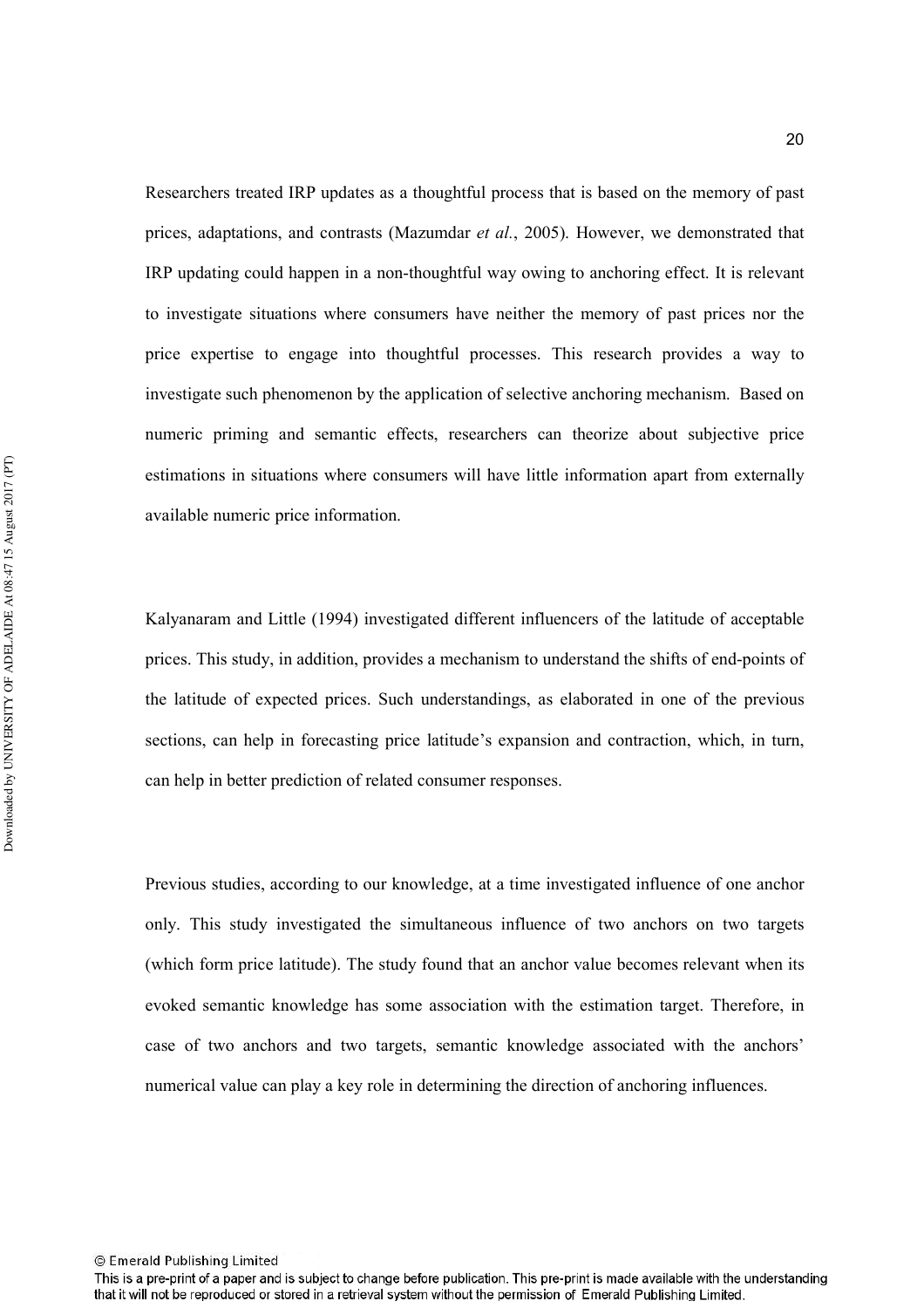Although, researchers have investigated price uncertainty (Mazumdar and Jun, 1992; 1993); however, they consider the width of externally supplied price information as the measure of uncertainty. This study suggests another way to look at the construct of price uncertainty. It suggests that width of internally evoked 'expected price latitude' or internal reference price (IRP) latitude, can be a measure of internal price uncertainty (IPU). It is a relevant conceptualization because researchers investigate both external reference price (ERP) and IRP, where one is external (contextual) and another is internal (psychological). Similarly, we can investigate price uncertainty from two perspectives. The results suggest that internal price uncertainty (IPU) indeed influences the consumer response.

#### *Practical implications*

Although, it is obvious that in the case of a price expert consumer, implausible advertised reference price (ARP) will produce no impact and plausible ARP will produce positive impact; however, what would be the nature of consumer response when the price expertise level is low? Literature provides mixed evidences of ARPs' influence on consumer response (Roy *et al.*, 2016). The mixed evidences suggest the need to explore the boundary conditions of ARP influences. Managers can do better with their pricing decisions when they will be aware about the boundary conditions of ARP influences. This study suggests that the width of the latitude of expected price is one such possible boundary condition where decreased width can result in a positive consumer response and vice-versa. The study suggests that managers should try to reduce the width of the latitude of expected price. There can be many ways to do this, but a simple way is to keep the ARP below expectation and sales price (SP) above expectation (scenario 1). Contrary to the above suggestion, below expectation SP may not

This is a pre-print of a paper and is subject to change before publication. This pre-print is made available with the understanding that it will not be reproduced or stored in a retrieval system without the permission of Emerald Publishing Limited.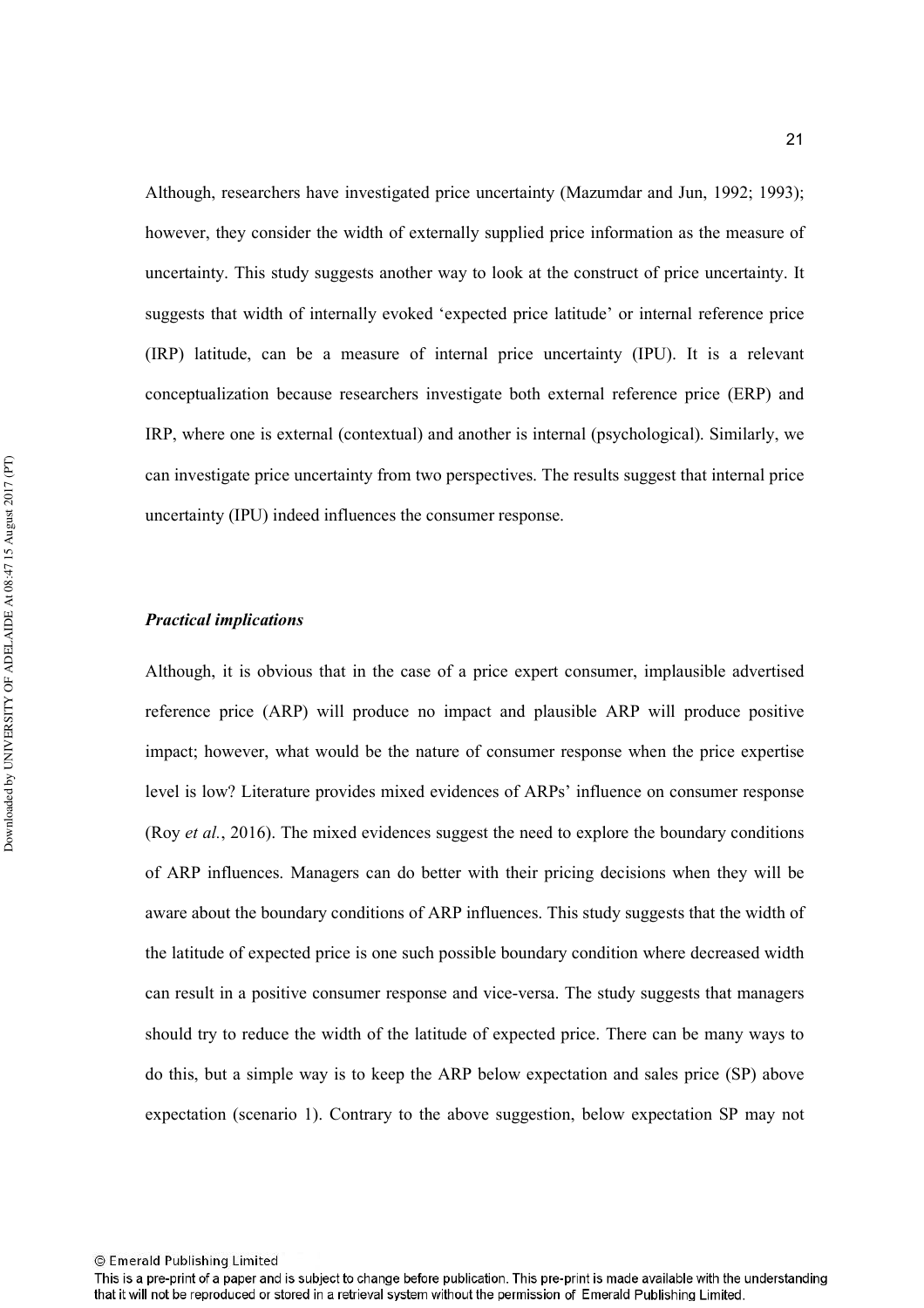fetch good response from consumers if paired with above expectation ARP (scenario 2) due to the increase in the width of expected prices.

ARP can be a mode of deceptive pricing (Grewal, and Compeau, 1992). Public policy makers involved in protecting consumers can use the results of this study to identify situations where consumers are more likely to be vulnerable to posted ARP information. The study indicates that plausible ARP can be more deceptive than implausible ARP because plausible ARP can be combined with 'above expectation sales price (SP)' for making the offer more likable, which can increase the likelihood of paying a higher SP. Therefore, in addition to fairness of SP, the policy makers should focus on the plausibility of ARP instead of the magnitude of ARP. We can argue that by frequent or persistent use of a fixed ARP a retailer can easily make it appear plausible. Alternatively, a retailer can post a lower than competitors' ARP alongside higher than competitor's SP and fetch favorable consumer responses.

#### Limitations and future research

The study involves quasi-experimental design that lacks control group. It offers a weak basis for drawing inferences. However, the study has generated interesting causal hypotheses, which can be investigated with stronger research method. This study involves single data set and single product type; therefore, results are not generalizable. Future researchers can do well by using multiple data sets and by using different product types. Inclusion of different product types can be important for understanding the true implications of the width of price latitude, because the impact of the width may depend on the nature of product type as well. Further, purchase intention (PI) may not be a good dependent variable because it depends on many cognitive and affective aspects (Palazon and Delgado-Ballester, 2013) other than

<sup>©</sup> Emerald Publishing Limited

This is a pre-print of a paper and is subject to change before publication. This pre-print is made available with the understanding that it will not be reproduced or stored in a retrieval system without the permission of Emerald Publishing Limited.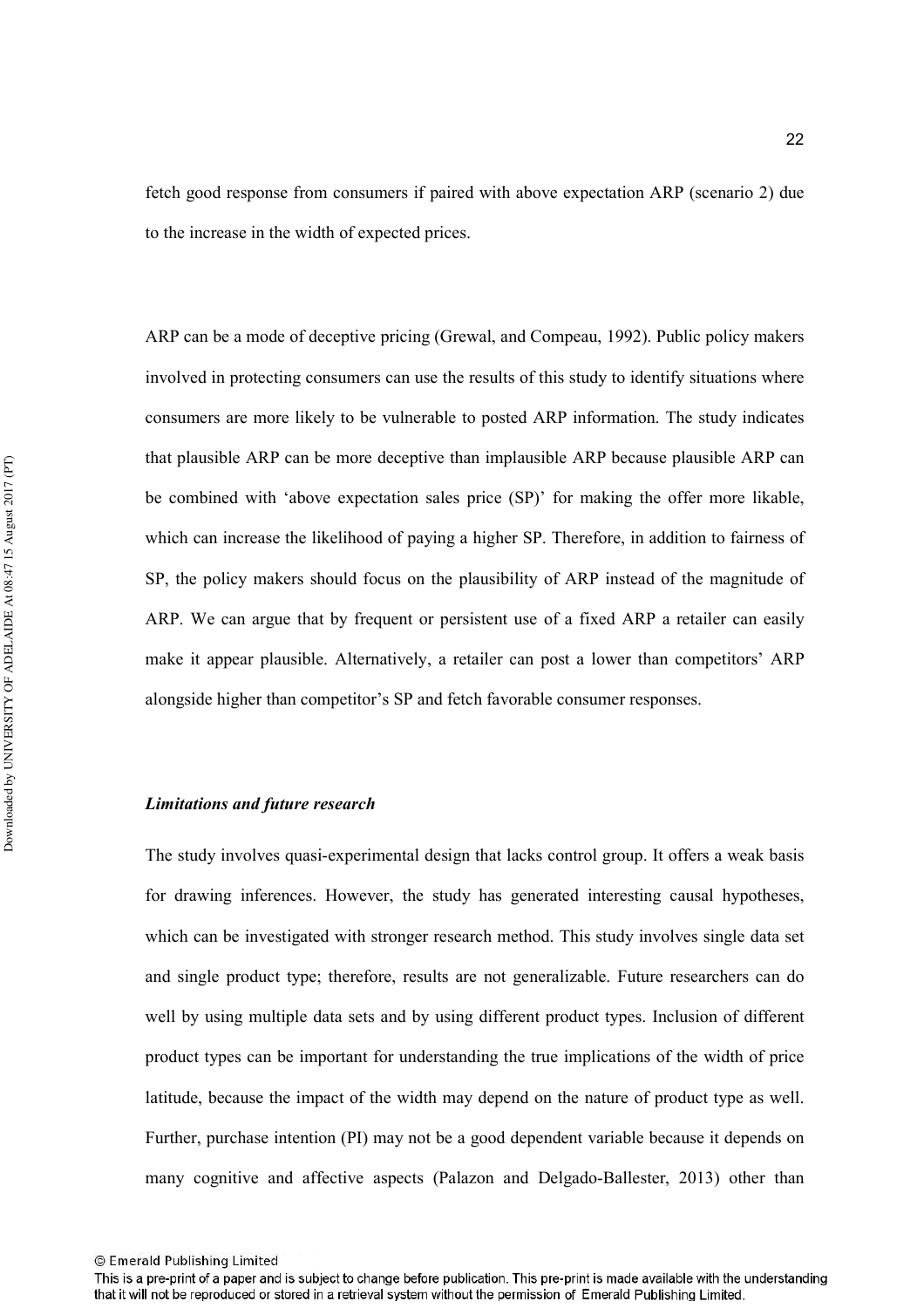product's price. Therefore, price perception related dependent variables could help in fetching better results from similar investigations. While applying anchoring mechanism, researchers can investigate single target estimation task in the presence of ARP and SP as well.

#### **REFERENCES**

Alvarez Alvarez, B., and Vázquez Casielles, R. (2005), "Consumer evaluations of sales promotion: the effect on brand choice", *European Journal of Marketing*, Vol. 39 No. 1/2, pp. 54-70.

Birnbaum, Michael H. (1999), "How to show that  $9$  > 221: Collect judgments in a betweensubjects design", *Psychological Methods*, Vol. 4 No. 3, pp. 243-249.

Brewer, Noel T., and Gretchen B. Chapman (2002), "The fragile basic anchoring effect", Journal of Behavioral Decision Making, Vol. 15 No. 1, pp. 65-77.

Brown, Mark, Nigel Pope, and Kevin Voges (2003), "Buying or browsing? An exploration of shopping orientations and online purchase intention", *European Journal of Marketing*, Vol. 37 No. 11/12, pp. 1666-1684.

Buil, I., de Chernatony, L., and Montaner, T. (2013), "Factors influencing consumer evaluations of gift promotions", *European Journal of Marketing*, Vol. 47 No. 3/4, pp. 574-595.

Chapman, Gretchen B., and Eric J. Johnson (1994), "The limits of anchoring", *Journal of Behavioral Decision Making, Vol. 7 No. 4, pp. 223-242.* 

This is a pre-print of a paper and is subject to change before publication. This pre-print is made available with the understanding that it will not be reproduced or stored in a retrieval system without the permission of Emerald Publishing Limited.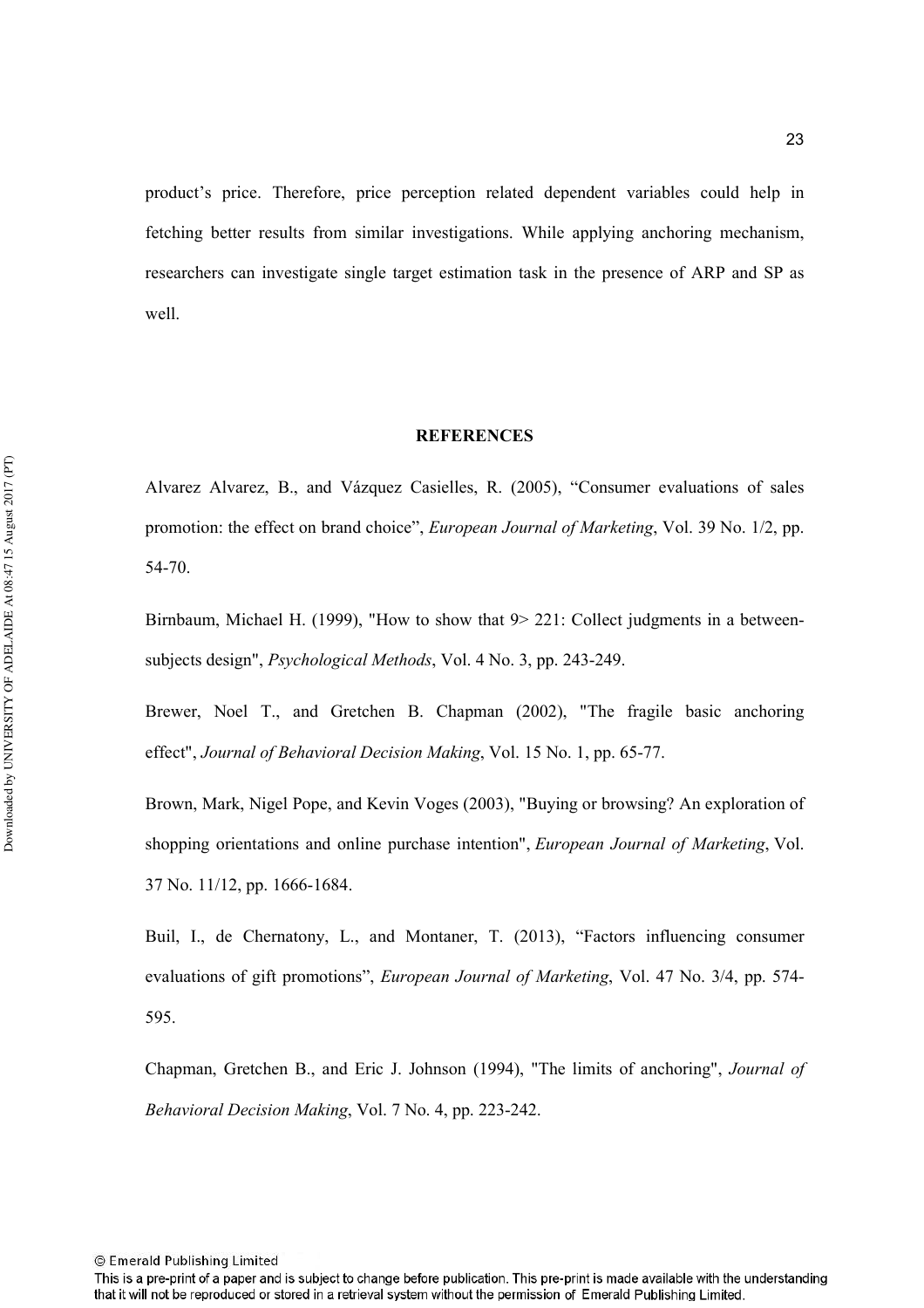Chernev, A. (2011), "Semantic anchoring in sequential evaluations of vices and virtues", *Journal of Consumer Research*, Vol. 37 No. 5, pp. 761-774.

Furnham, Adrian, and Hua Chu Boo (2011), "A literature review of the anchoring effect", *The Journal of Socio-Economics*, Vol. 40 No. 1, pp. 35-42.

Frederick, Shane, Daniel Kahneman, and Daniel Mochon (2010), "Elaborating a simpler theory of anchoring", *Journal of Consumer Psychology*, Vol. 20 No. 1, pp. 17-19.

Gamliel, E., and Herstein, R. (2012), "Effects of message framing and involvement on price deal effectiveness", *European Journal of Marketing*, Vol. 46 No. 9, pp. 1215-1232.

Gazley, Aaron, Adam Hunt, and Lachlan McLaren  $(2015)$ , "The effects of location-basedservices on consumer purchase intention at point of purchase", *European Journal of Marketing*, Vol. 49 No. 9/10, pp. 1686-1708.

Grewal, Dhruv, and Larry D. Compeau (1992), "Comparative price advertising: Informative or deceptive?", *Journal of Public Policy & Marketing*, Vol. 11 No. 1, pp. 52-62.

Gottlieb, Udo R., Mark R. Brown, and Judy Drennan (2011), "The influence of service quality and trade show effectiveness on post-show purchase intention", *European Journal of Marketing*, Vol. 45 No. 11/12, pp. 1642-1659.

Helson, Harry (1964), *Adaptation-Level Theory; An Experimental and Systematic Approach* to Behavior, Harper, New York.

Janiszewski, Chris, and Donald R. Lichtenstein (1999), "A Range Theory Account of Price Perception", *Journal of Consumer Research*, Vol. 25 No. 4, pp. 353-368.

Kalyanaram, Gurumurthy, and John DC Little (1994), "An Empirical Analysis of Latitude of Price Acceptance in Consumer Package Goods", Journal of Consumer Research, Vol. 21 No.  $3$ , pp.  $408-418$ .

<sup>©</sup> Emerald Publishing Limited

This is a pre-print of a paper and is subject to change before publication. This pre-print is made available with the understanding that it will not be reproduced or stored in a retrieval system without the permission of Emerald Publishing Limited.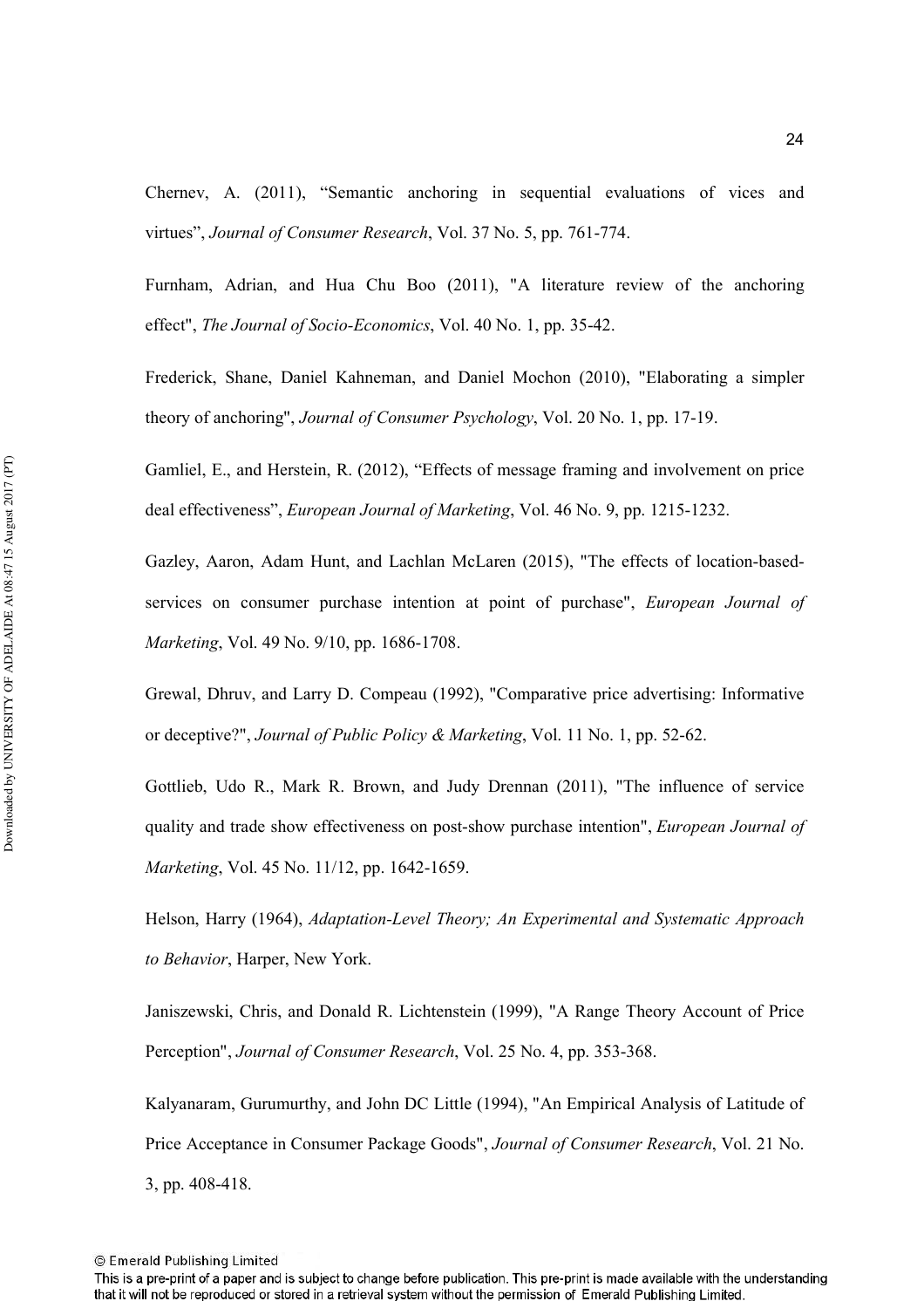Kalyanaram, Gurumurthy, and Russell S. Winer (1995), "Empirical generalizations from reference price research", *Marketing science*, Vol. 14 No. 3 supplement, pp. G161-G169.

Kopalle, Praveen K., and Joan Lindsey-Mullikin (2003), "The Impact of External Reference Price on Consumer Price Expectations", *Journal of Retailing*, Vol. 79 No. 4, pp. 225-236.

Kozup, John C., Elizabeth H. Creyer, and Scot Burton (2003), "Making Healthful Food Choices: The Influence of Health Claims and Nutrition Information on Consumers' Evaluations of Packaged Food Products and Restaurant Menu Items", *Journal of Marketing*, Vol. 67 No. 2, pp. 19-34.

Laroche, Michel, Chankon Kim, and Lianxi Zhou (1996), "Brand Familiarity and Confidence as Determinants of Purchase Intention: An Empirical Test in a Multiple Brand Context", *Journal of Business Research, Vol. 37 No.20, pp. 115-120.* 

Lichtenstein, D. R., & Bearden, W. O. (1989), "Contextual influences on perceptions of merchant-supplied reference prices", *Journal of Consumer Research*, Vol. 16 No. 1, 55-66.

Lowengart, Oded (2002), "Reference price conceptualisations: An integrative framework of analysis", *Journal of Marketing Management*, Vol. 18 No. 1-2, pp. 145-171.

Mayhew, Glenn E., and Russell S. Winer (1992), "An Empirical Analysis of Internal and External Reference Prices Using Scanner Data", *Journal of consumer Research*, Vol. 19 No.  $1, pp. 62-70.$ 

Mazumdar, Tridib, S. P. Raj, and Indrajit Sinha (2005), "Reference Price Research: Review and Propositions", *Journal of Marketing*, Vol. 69 No. 4, pp. 84-102.

Mazumdar, Tridib, and Sung Youl Jun (1992), "Effects of price uncertainty on consumer purchase budget and price thresholds", *Marketing Letters*, Vol. 3 No. 4, pp. 323-329.

This is a pre-print of a paper and is subject to change before publication. This pre-print is made available with the understanding that it will not be reproduced or stored in a retrieval system without the permission of Emerald Publishing Limited.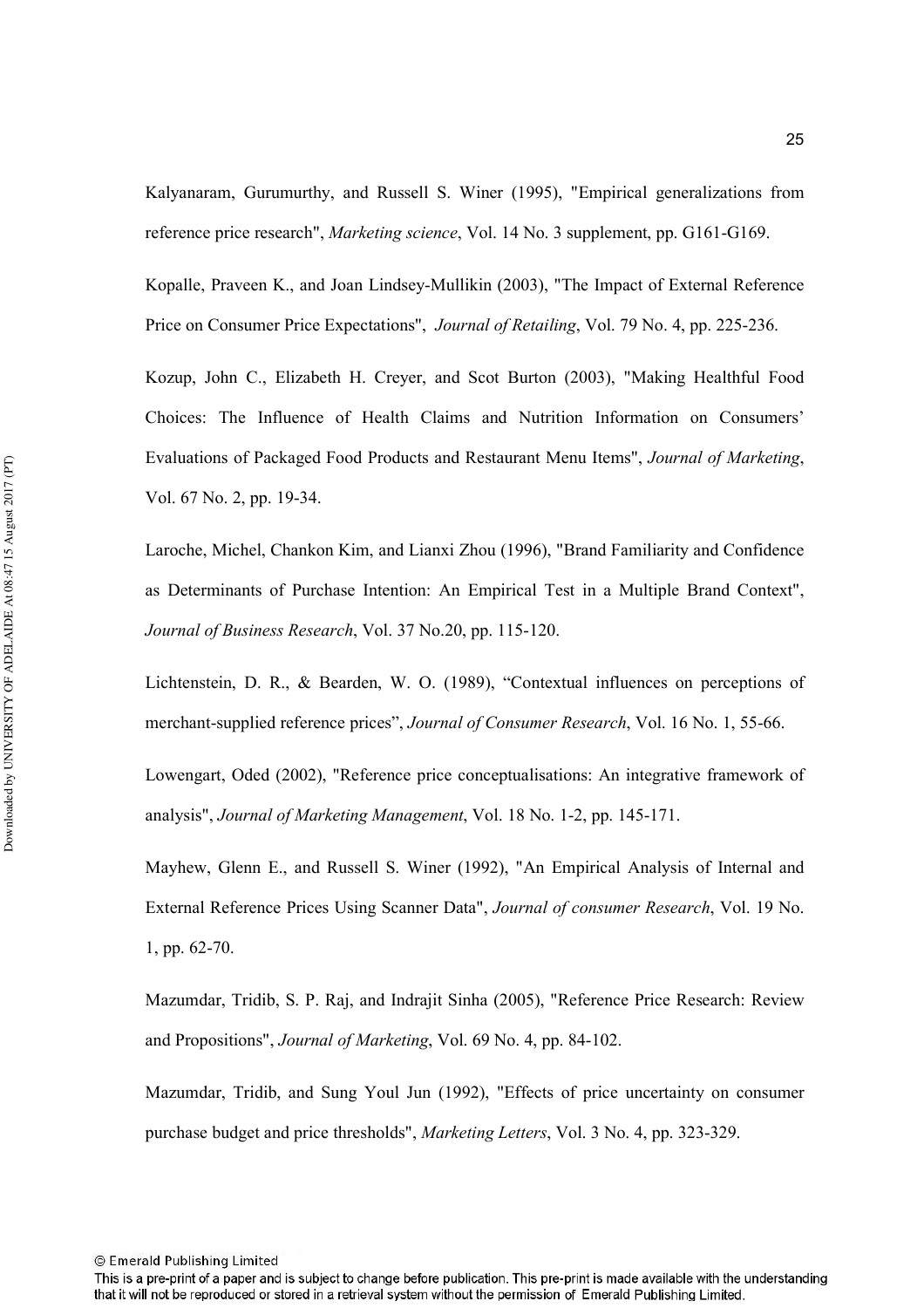Mazumdar, Tridib, and Sung Youl Jun (1993), "Consumer evaluations of multiple versus single price change", *Journal of Consumer Research*, Vol. 20 No. 3, pp. 441-450.

McKechnie, Sally, James Devlin, Christine Ennew, and Andrew Smith (2012), "Effects of discount framing in comparative price advertising", *European Journal of Marketing*, Vol. 46 No. 11/12, pp. 1501-1522.

Mochon, D., and Frederick, S. (2013), "Anchoring in sequential judgments", *Organizational Behavior and Human Decision Processes, Vol. 122, No. 1, 69-79.* 

Mussweiler, Thomas, and Fritz Strack (2001), "The semantics of anchoring", *Organizational behavior and human decision processes, Vol. 86 No. 2, pp. 234-255.* 

Mussweiler, Thomas, and Fritz Strack (2004), "The Euro in the common European market: A single currency increases the comparability of prices", *Journal of Economic Psychology*, Vol. 25 No. 5, pp.  $557-563$ .

Mussweiler, Thomas, Fritz Strack, and Tim Pfeiffer (2000), "Overcoming the inevitable anchoring effect: Considering the opposite compensates for selective accessibility", *Personality and Social Psychology Bulletin*, Vol. 26 No. 9, pp. 1142-1150.

Nicolau, J. L. (2013), "Direct versus indirect channels: Differentiated loss aversion in a highinvolvement, non-frequently purchased hedonic product", *European Journal of Marketing*, Vol. 47 No. 1/2, pp. 260-278.

Nunes, Joseph C., and Peter Boatwright (2004), "Incidental prices and their effect on willingness to pay", *Journal of Marketing Research*, Vol. 41 No. 4, pp. 457-466.

Palazon, Mariola, and Elena Delgado-Ballester (2013), "Hedonic or utilitarian premiums: does it matter?", *European Journal of Marketing*, Vol. 47 No. 8, pp. 1256-1275.

This is a pre-print of a paper and is subject to change before publication. This pre-print is made available with the understanding that it will not be reproduced or stored in a retrieval system without the permission of Emerald Publishing Limited.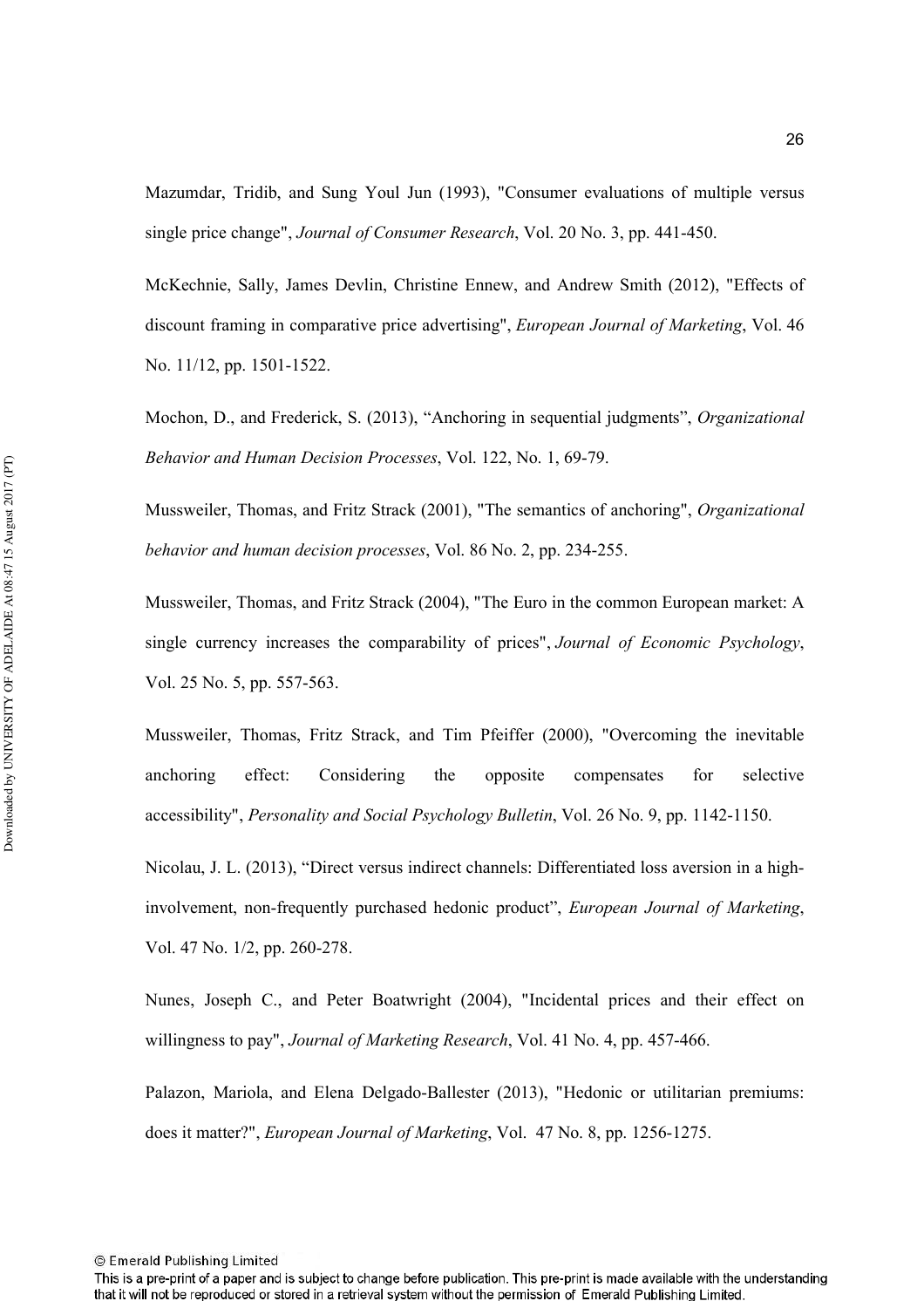Roy, Rajat, Fazlul K. Rabbanee, and Piyush Sharma (2016), "Exploring the interactions among external reference price, social visibility and purchase motivation in pay-what-youwant pricing", *European Journal of Marketing*, Vol. 50 No. 5/6, pp. 816-837.

Sherif, Muzafer, and Carl Iver Hovland (1965), *Social Judgement*, Yale University Press.

Shirai, Miyuri (2004), "Consumer Evaluation of Multiple Internal Reference Prices," Advances in Consumer Research, 31(1), pp. 580-583.

Sleeth-Keppler, David  $(2013)$ , "Taking the high (or low) road: a quantifier priming perspective on basic anchoring effects", *The Journal of social psychology*, Vol. 153 No. 4, pp. 424-447.

Spreng, Richard A., and Thomas J. Page (2001), "The Impact of Confidence in Expectations on Consumer Satisfaction", *Psychology & Marketing*, Vol. 18 No. 11, pp. 1187-1204.

Strack, Fritz, and Thomas Mussweiler (1997), "Explaining the enigmatic anchoring effect: Mechanisms of selective accessibility", *Journal of personality and social psychology*, Vol. 73 No. 3, pp. 437-446.

Tversky, Amos, and Daniel Kahneman (1974), "Judgment under Uncertainty: Heuristics and Biases", *Science*, Vol. 185 No. 4157, pp. 1124-1131.

Wilson, Timothy D., Christopher E. Houston, Kathryn M. Etling, and Nancy Brekke (1996), "A new look at anchoring effects: basic anchoring and its antecedents", *Journal of Experimental Psychology: General, Vol. 125 No. 4, pp. 387-402.* 

This is a pre-print of a paper and is subject to change before publication. This pre-print is made available with the understanding that it will not be reproduced or stored in a retrieval system without the permission of Emerald Publishing Limited.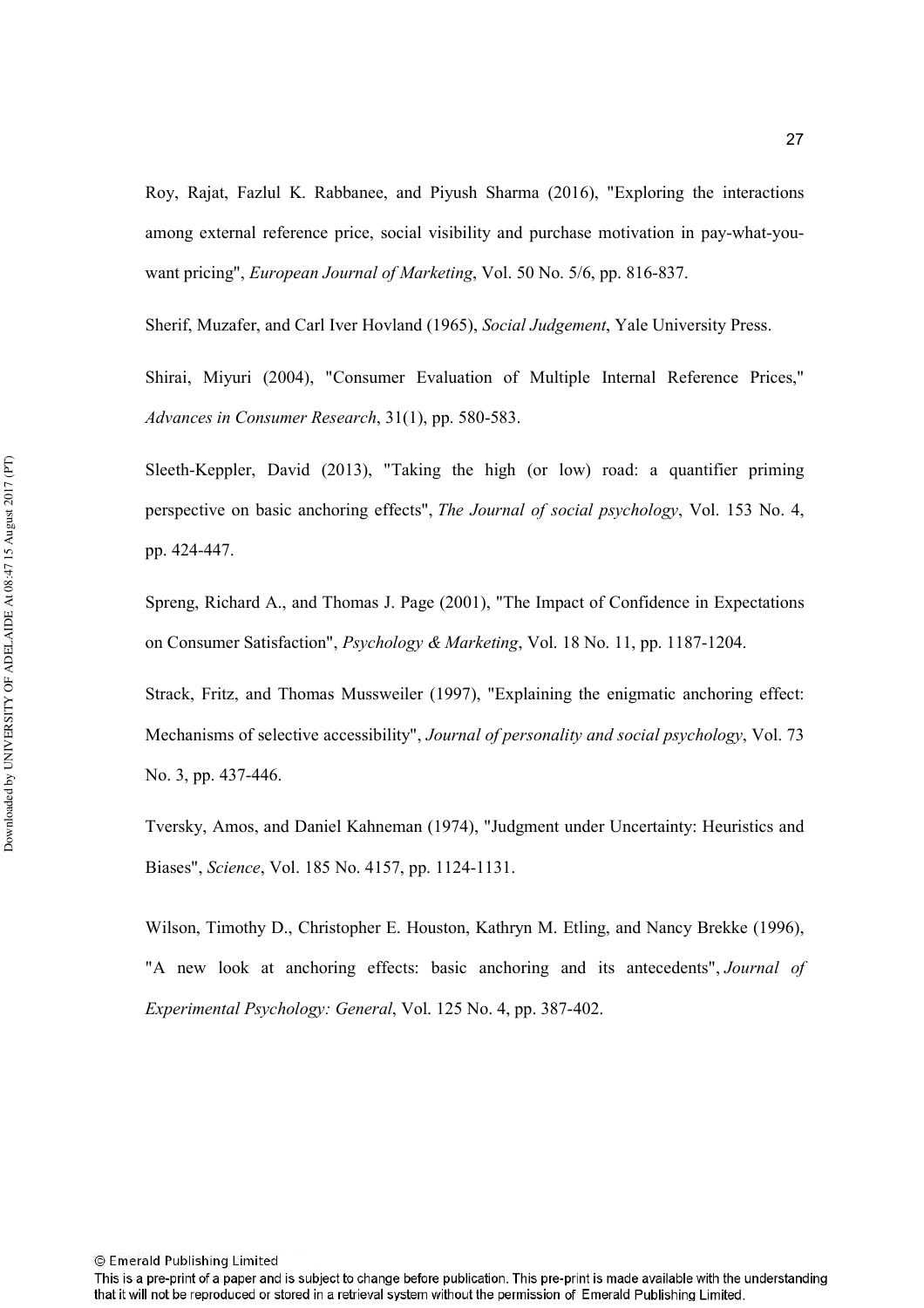#### **APPENDIX**

#### List of acronyms used in the paper

ARP: Advertised reference price

EPU: External price uncertainty

ERP: External reference price

HEP: Highest expected price

HEP1: Observed pre-treatment 'highest expected price' (Before-exposure to ARP and SP)

HEP2: Observed post-treatment or updated 'highest expected price' (Post-exposure to ARP and SP)

 $HEP2_T$ : Theoretical post-treatment or updated 'highest expected price'

IPU: Internal price uncertainty

IRP: Internal reference price

LB: Lower bound

LEP: Lowest expected price

LEP1: Observed pre-treatment 'highest expected price' (Before-exposure to ARP and SP)

LEP2: Observed post-treatment or updated 'lowest expected price' (Post-exposure to ARP and SP)

 $LEP2_T$ : Theoretical post-treatment or updated 'lowest expected price'

© Emerald Publishing Limited

This is a pre-print of a paper and is subject to change before publication. This pre-print is made available with the understanding that it will not be reproduced or stored in a retrieval system without the permission of Emerald Publishing Limited.

Downloaded by UNIVERSITY OF ADELAIDE At 08:47 15 August 2017 (PT) Downloaded by UNIVERSITY OF ADELAIDE At 08:47 15 August 2017 (PT)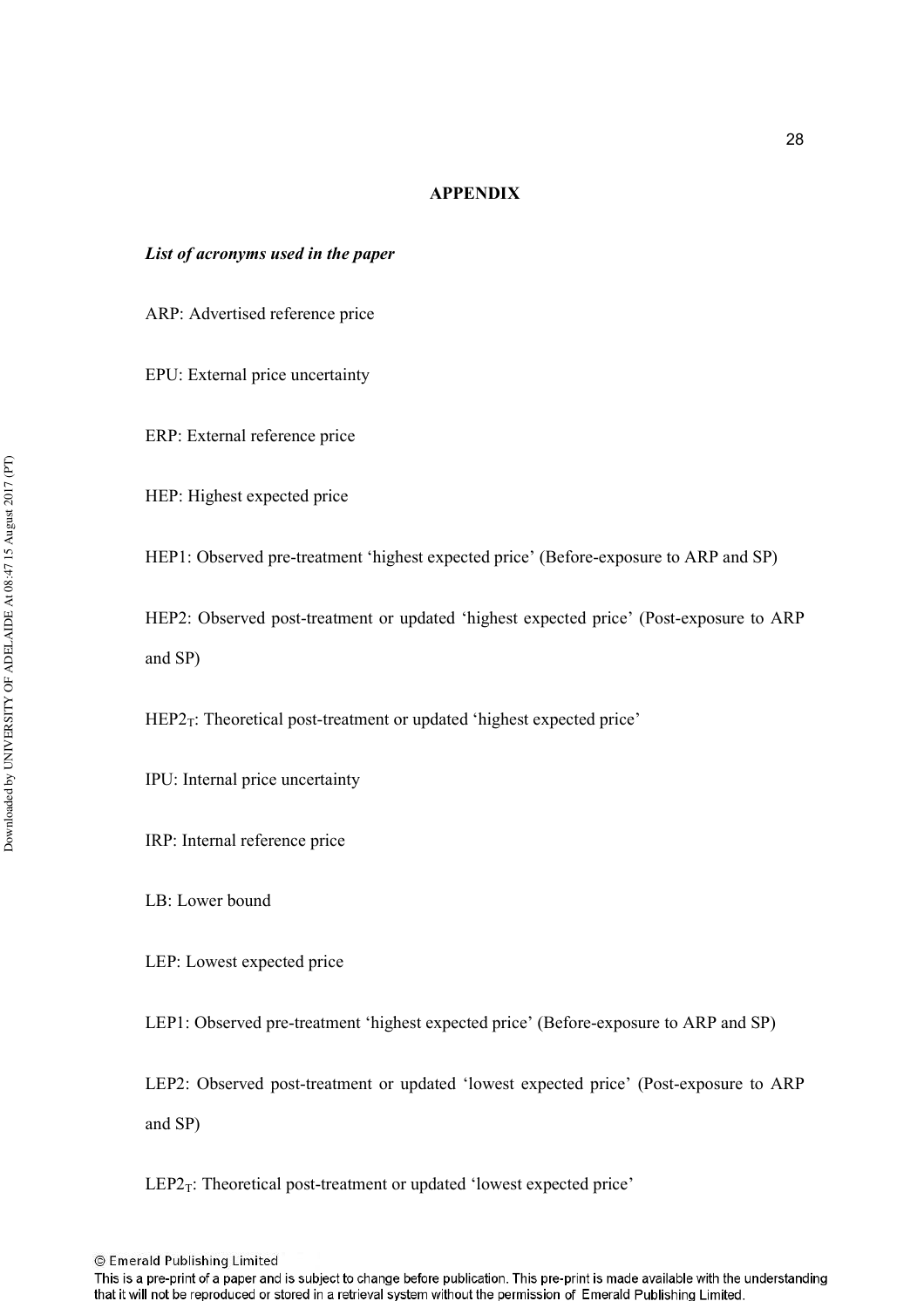- MP1: Observed pre-treatment 'mid-point' ((HEP1 + LEP1)  $\div$  2)
- MP2: Observed post-treatment 'mid-point' ((HEP2 + LEP2)  $\div$  2)
- PI: Purchase intention
- PI1: Observed pre-treatment 'purchase intention'
- PI2: Observed post-treatment 'purchase intention'
- RP: Reference price
- SP: Sales Price
- UB: Upper bound (hint)

UL<sub>O</sub>: Updated latitude (Observed) (UL<sub>O</sub> = HEP2 – LEP2)

UL<sub>T</sub>: Updated latitude (Theoretical) (UL<sub>T</sub> = HEP2<sub>T</sub> – LEP2<sub>T</sub>)

This is a pre-print of a paper and is subject to change before publication. This pre-print is made available with the understanding that it will not be reproduced or stored in a retrieval system without the permission of Emerald Publishing Limited.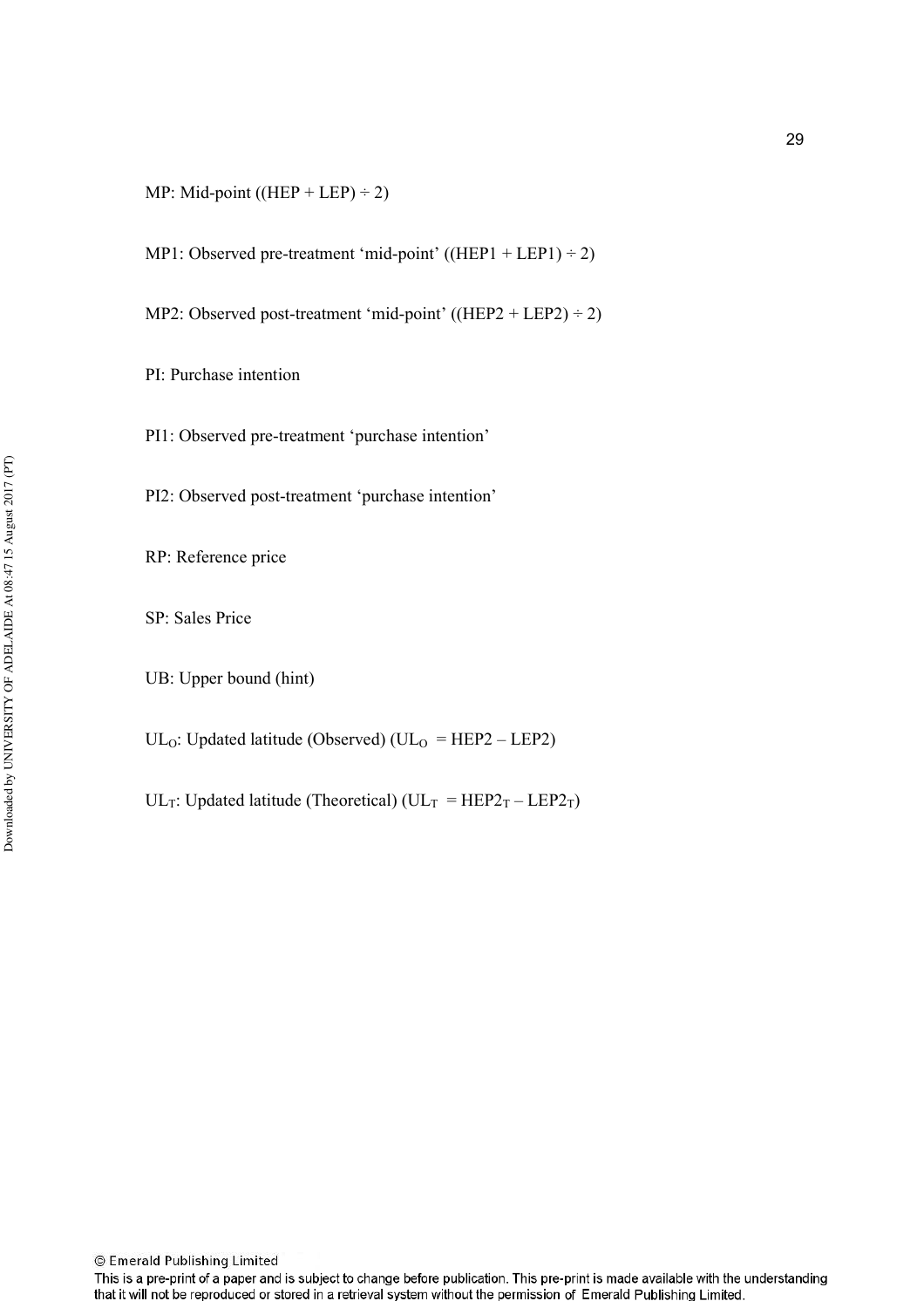



#### © Emerald Publishing Limited

This is a pre-print of a paper and is subject to change before publication. This pre-print is made available with the understanding that it will not be reproduced or stored in a retrieval system without the permission of Emerald Publishing Limited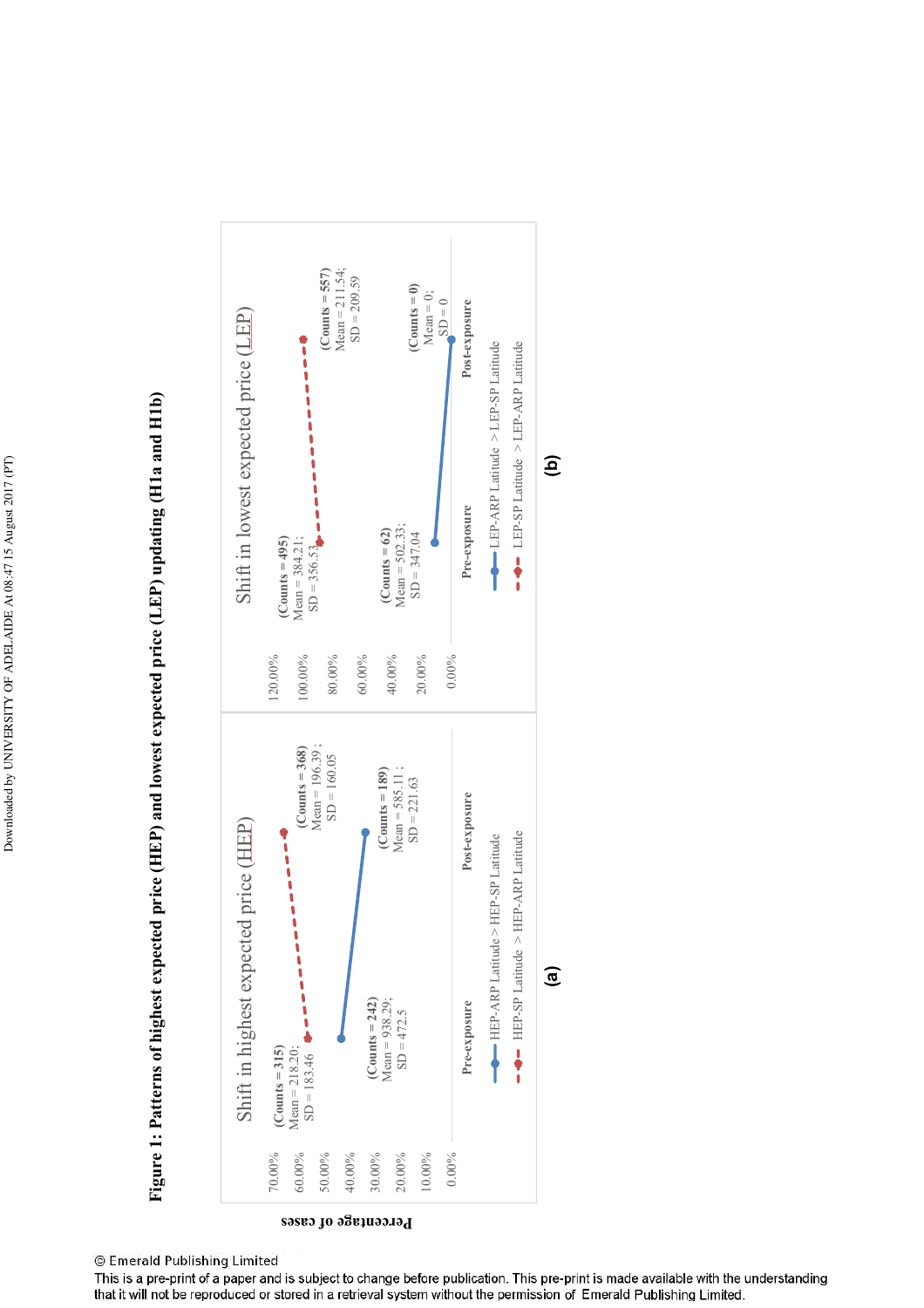| Dependent<br><b>Variable</b>                            | <b>Regressors</b>    | Model 1           | Model 2           | Model 3          |
|---------------------------------------------------------|----------------------|-------------------|-------------------|------------------|
| <b>HEP-LEP</b> latitude                                 | Const.               | $0.58(14.52)$ ns  | $33.50(30.34)$ ns | $6.88(19.01)$ ns |
| (Pre-exposure)                                          | Mid-point pre        | $0.49(0.01)$ ***  |                   | $0.50(0.01)$ *** |
|                                                         | UB                   |                   | $0.20(0.013)$ *** | $-0.00(0.01)$ ns |
|                                                         | <b>Adjusted R-Sq</b> | 0.73              | 0.31              | 0.73             |
| Mid-point of price<br>latitude (MP1)<br>(pre-exposure)  | Const.               | 53.34(47.43)ns    |                   |                  |
|                                                         | UB                   | $0.43(0.020)$ *** |                   |                  |
|                                                         | <b>Adjusted R-Sq</b> | 0.44              |                   |                  |
| Mid-point of price<br>latitude (MP2)<br>(post-exposure) | Const.               | $22.98(14.07)$ ns | $22.58(14.10)$ ns |                  |
|                                                         | ARP                  | $0.63(0.14)$ ***  | $0.36(0.014)$ *** |                  |
|                                                         | <b>SP</b>            | $0.37(0.030)$ *** | $0.41(0.018)$ *** |                  |
|                                                         | UB                   | $-0.17(0.09)*$    |                   |                  |
|                                                         | <b>Adjusted R-Sq</b> | 0.92              | 0.92              |                  |

**Table – 1: Influence of upper bound (UB) hint** 

*\* Significant at p = 0.1* 

*\*\* Significant at p = 0.05* 

*\*\*\* Significant at p = 0.01* 

*ns: Not significant* 

This is a pre-print of a paper and is subject to change before publication. This pre-print is made available with the understanding that it will not be reproduced or stored in a retrieval system without the permission of Emerald Publishing Limited.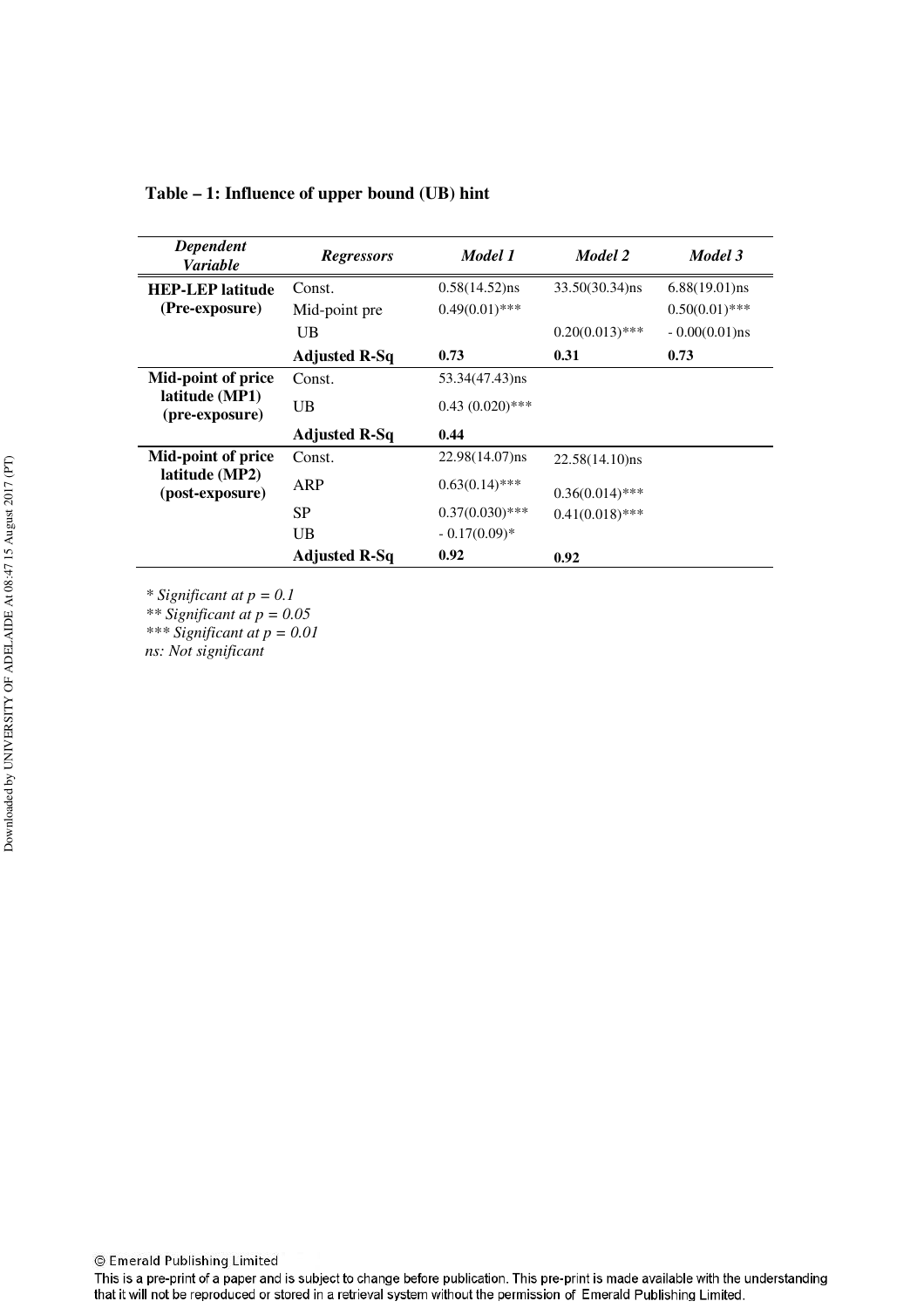| <b>Dependent</b><br><b>Variable</b>                                                             | <b>Regressors</b>                                                                         | Model 1             | Model 2             |
|-------------------------------------------------------------------------------------------------|-------------------------------------------------------------------------------------------|---------------------|---------------------|
| Change in the<br>purchase                                                                       | Const.                                                                                    | $-0.079(0.01)$ ***  | $-0.05(0.01)$ ***   |
| intention<br>$(\Delta PI = PI2 - PI1)$                                                          | Change in the mid-point<br>$(\triangle MP = MP2 - MP1)$                                   | $-0.0001(0.00)$ *** | $-0.00(0.00)$ ns    |
|                                                                                                 | Change in the latitude<br>$\angle\angle$ (HEP – LEP) = (HEP2 –<br>$LEP2) - (HEPI - LEP1)$ |                     | $-0.00044(0.00)***$ |
|                                                                                                 | <b>Adjusted R-Sq</b>                                                                      | 0.015               | 0.157               |
| * Significant at $p = 0.1$<br>** Significant at $p = 0.05$<br>*** $C_{i}^{*}$ out at $n = 0.01$ |                                                                                           |                     |                     |

**Table – 2: Influencers of the change in purchase intention (PI)** 

*\*\*\* Significant at p = 0.01* 

*ns: Not significant* 

This is a pre-print of a paper and is subject to change before publication. This pre-print is made available with the understanding that it will not be reproduced or stored in a retrieval system without the permission of Emerald Publishing Limited.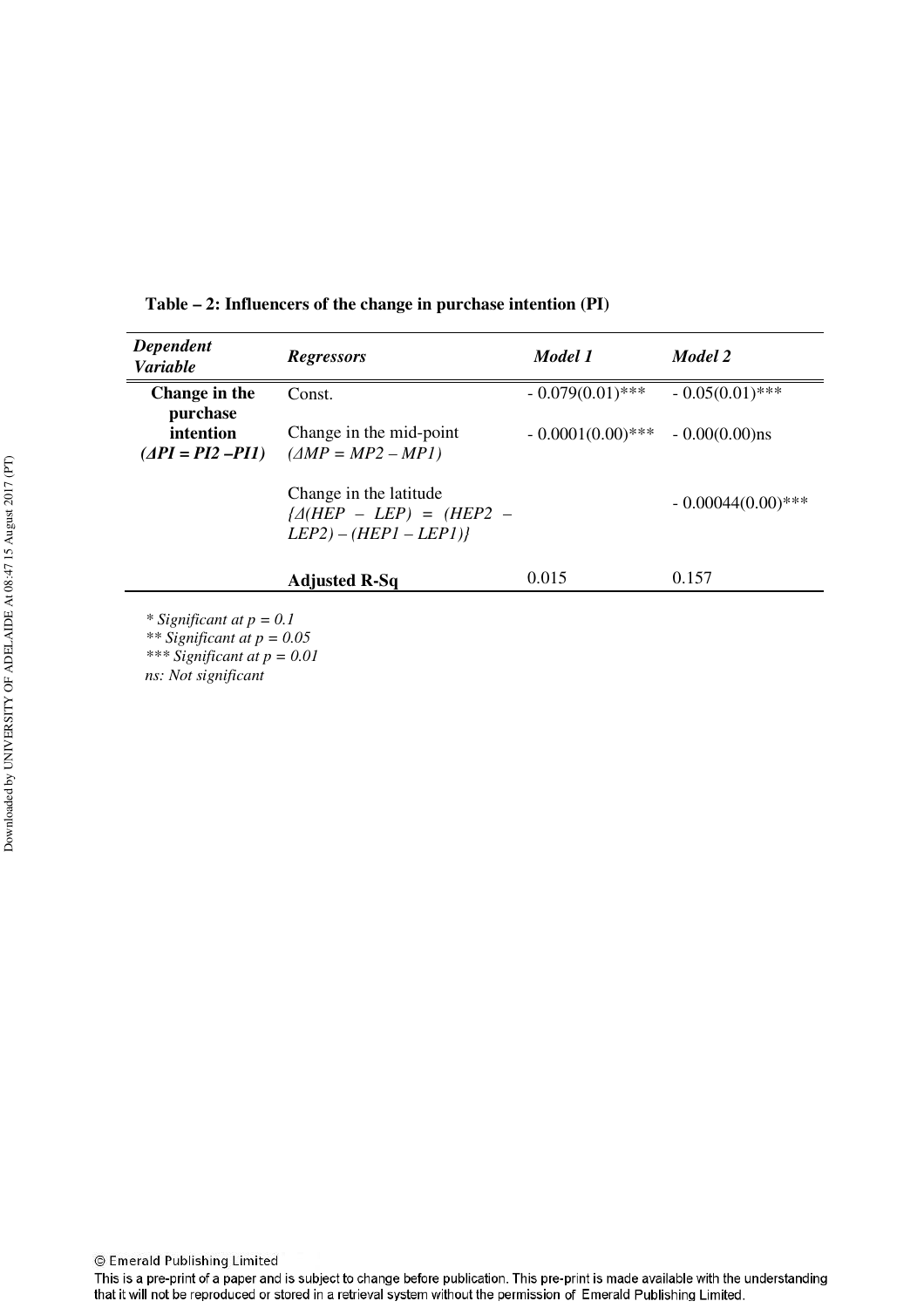| <i>Scenario</i> | <b>Initial positions</b> | <b>End-points (HEP-LEP</b><br>)direction of shift | Equations for the prediction of 'observed updated latitude of<br>expected prices' (i.e, $HEP2 - LEP2$ ) | No.<br>of<br>cases |
|-----------------|--------------------------|---------------------------------------------------|---------------------------------------------------------------------------------------------------------|--------------------|
| Scenario        |                          |                                                   |                                                                                                         |                    |
| (S1)            | HEP1-ARP-SP-LEP1         | Decrease-Increase                                 | $\alpha + \beta$ {(HEP1 –   HEP1 – ARPI) – (LEP1 +   LEP1 – SPI)}                                       | 47                 |
| Scenario        |                          |                                                   |                                                                                                         |                    |
| (S2)            | ARP-HEP1-LEP1-SP         | Increase-Decrease                                 | $\alpha + \beta$ {(HEP1+ HEP1 - ARPI) - (LEP1 -   LEP1 - SPI)}                                          | 108                |
| Scenario        |                          |                                                   |                                                                                                         |                    |
| (S3)            | HEP1-ARP-LEP1-SP         | Decrease-Decrease                                 | $\alpha + \beta$ {(HEP1 –   HEP1 – ARPI) – (LEP1 –   LEP1 – SPI)}                                       | 133                |
| Scenario        |                          |                                                   |                                                                                                         |                    |
| (S4)            | ARP-HEP1-SP-LEP1         | Increase-Increase                                 | $\alpha + \beta$ {(HEP1+ HEP1 - ARPI) - (LEP1 +   LEP1 - SPI)}                                          | 269                |

**Table 3: Change in the latitude of expected price** 

l.

This is a pre-print of a paper and is subject to change before publication. This pre-print is made available with the understanding that it will not be reproduced or stored in a retrieval system without the permission of Emerald Publishing Limited.